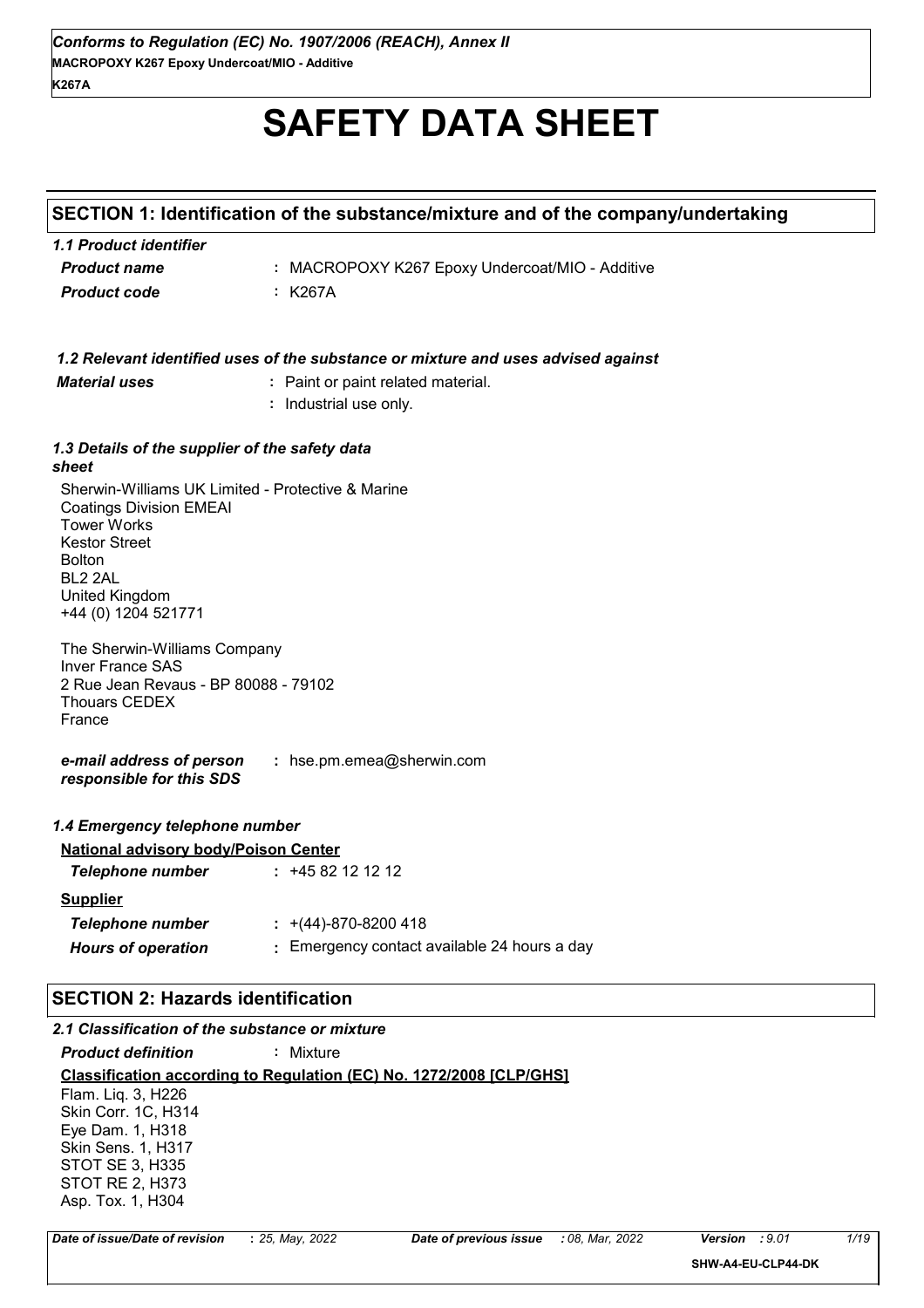#### *Conforms to Regulation (EC) No. 1907/2006 (REACH), Annex II*

**MACROPOXY K267 Epoxy Undercoat/MIO - Additive K267A**

# **SECTION 2: Hazards identification**

Aquatic Chronic 2, H411

The product is classified as hazardous according to Regulation (EC) 1272/2008 as amended.

See Section 16 for the full text of the H statements declared above.

See Section 11 for more detailed information on health effects and symptoms.

#### *2.2 Label elements*

| <b>Hazard pictograms</b>              |                                                                                                                                                                                                                                                                                                                                 |
|---------------------------------------|---------------------------------------------------------------------------------------------------------------------------------------------------------------------------------------------------------------------------------------------------------------------------------------------------------------------------------|
| <b>Signal word</b>                    | Danger                                                                                                                                                                                                                                                                                                                          |
| <b>Hazard statements</b>              | Flammable liquid and vapor.<br>May be fatal if swallowed and enters airways.<br>Causes severe skin burns and eye damage.<br>May cause an allergic skin reaction.<br>May cause respiratory irritation.<br>May cause damage to organs through prolonged or repeated exposure.<br>Toxic to aquatic life with long lasting effects. |
| <b>Precautionary statements</b>       |                                                                                                                                                                                                                                                                                                                                 |
| <b>Prevention</b>                     | : Wear protective gloves, protective clothing and eye or face protection. Keep away<br>from heat, hot surfaces, sparks, open flames and other ignition sources. No<br>smoking. Avoid release to the environment. Do not breathe vapor.                                                                                          |
| <b>Response</b>                       | Collect spillage. IF INHALED: Immediately call a POISON CENTER or doctor.                                                                                                                                                                                                                                                       |
| <b>Storage</b>                        | Not applicable.                                                                                                                                                                                                                                                                                                                 |
| <b>Disposal</b>                       | Not applicable.                                                                                                                                                                                                                                                                                                                 |
| <b>Hazardous ingredients</b>          | Polyamidoamine<br>Xylene, mixed isomers<br>Solvent naphtha (petroleum), light arom.<br>Tri(dimethylaminomethyl)phenol<br>Amines, polyethylenepoly-, triethylenetetramine fraction                                                                                                                                               |
| <b>Supplemental label</b><br>elements | FOR INDUSTRIAL USE ONLY                                                                                                                                                                                                                                                                                                         |

#### **Special packaging requirements**

Not applicable.

#### *2.3 Other hazards*

This mixture does not contain any substances that are assessed to be a PBT or a vPvB.

*Other hazards which do* **:** *not result in classification* : None known.

# **SECTION 3: Composition/information on ingredients**

| 3.2 Mixture                       | $\cdot$            |                        |                 |                                            |             |
|-----------------------------------|--------------------|------------------------|-----------------|--------------------------------------------|-------------|
| <b>Product/ingredient</b><br>name | <b>Identifiers</b> | $\%$                   |                 | <b>Regulation (EC) No. 1272/2008 [CLP]</b> | <b>Type</b> |
|                                   |                    |                        |                 |                                            |             |
|                                   |                    |                        |                 |                                            |             |
|                                   |                    |                        |                 |                                            |             |
| Date of issue/Date of revision    | : 25, May, 2022    | Date of previous issue | : 08, Mar, 2022 | : 9.01<br>Version                          | 2/19        |
|                                   |                    |                        |                 | SHW-A4-EU-CLP44-DK                         |             |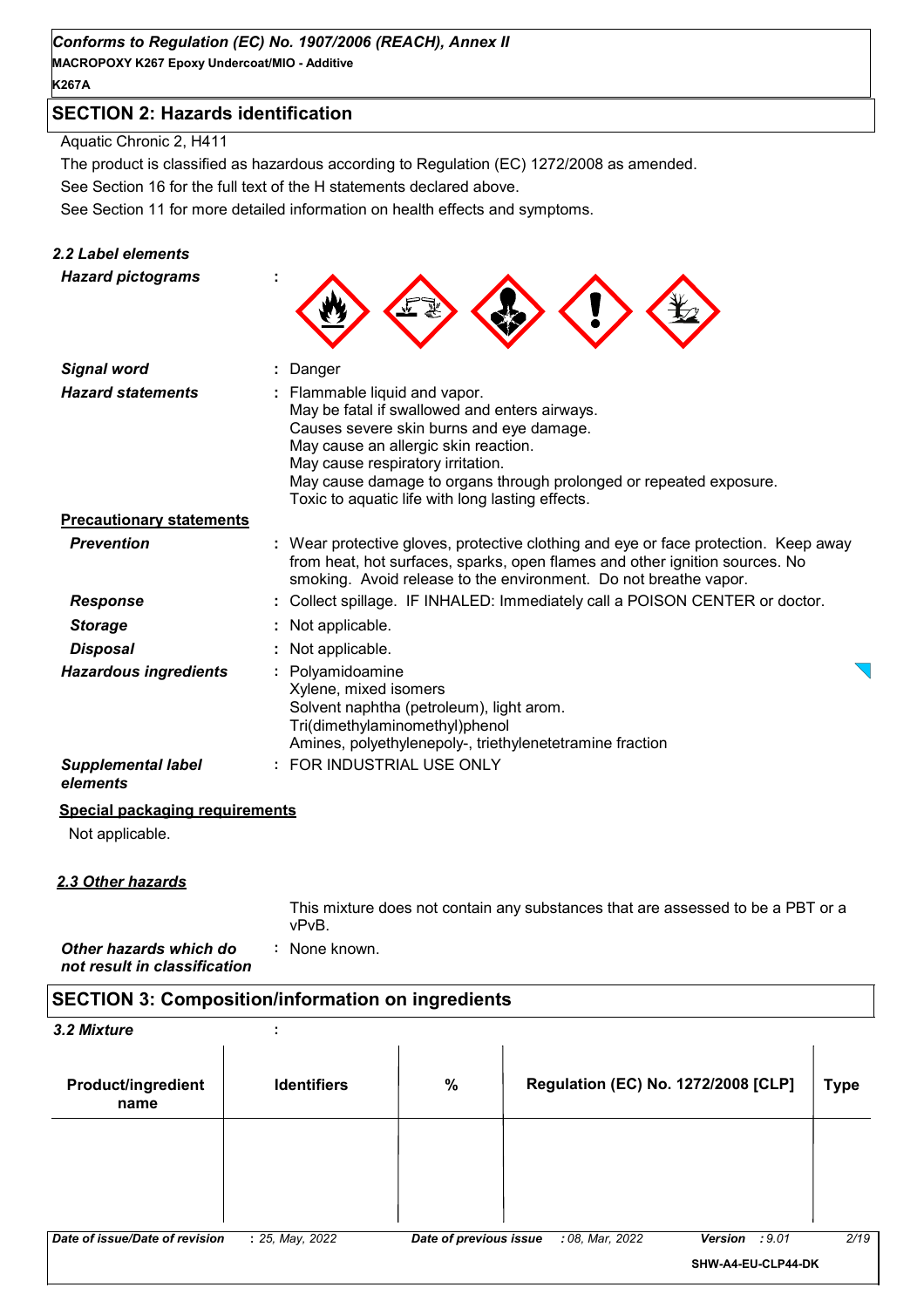| Conforms to Regulation (EC) No. 1907/2006 (REACH), Annex II |  |
|-------------------------------------------------------------|--|
| MACROPOXY K267 Epoxy Undercoat/MIO - Additive               |  |

#### **SECTION 3: Composition/information on ingredients**

| Polyamidoamine                            | REACH #:                               | $≥50 - ≤75$ | Skin Irrit. 2, H315                           | $[1]$   |
|-------------------------------------------|----------------------------------------|-------------|-----------------------------------------------|---------|
|                                           | 01-2119972320-44<br>EC: 500-191-5      |             | Eye Dam. 1, H318<br>Skin Sens. 1, H317        |         |
|                                           |                                        |             | Aquatic Chronic 2, H411                       |         |
| Xylene, mixed isomers                     | CAS: 68082-29-1<br>REACH #:            | $≥10 - ≤25$ | Flam. Liq. 3, H226                            | [1] [2] |
|                                           | 01-2119488216-32                       |             | Acute Tox. 4, H312                            |         |
|                                           | EC: 215-535-7                          |             | Acute Tox. 4, H332                            |         |
|                                           | CAS: 1330-20-7                         |             | Skin Irrit. 2, H315                           |         |
|                                           | Index: 601-022-00-9                    |             | Eye Irrit. 2, H319                            |         |
|                                           |                                        |             | STOT SE 3, H335                               |         |
|                                           |                                        |             | <b>STOT RE 2, H373</b>                        |         |
|                                           |                                        |             | Asp. Tox. 1, H304                             |         |
| Solvent naphtha                           | REACH #:                               | $≥10 - 20$  | Flam. Liq. 3, H226                            | $[1]$   |
| (petroleum), light arom. 01-2119455851-35 |                                        |             | STOT SE 3, H335                               |         |
|                                           | CAS: 128601-23-0                       |             | <b>STOT SE 3, H336</b>                        |         |
|                                           | Index: 649-356-00-4                    |             | Asp. Tox. 1, H304                             |         |
|                                           |                                        |             | Aquatic Chronic 2, H411                       |         |
|                                           |                                        |             | <b>EUH066</b>                                 |         |
| Ethylbenzene                              | REACH #:                               | < 10        | Flam. Liq. 2, H225                            | [1] [2] |
|                                           | 01-2119489370-35                       |             | Acute Tox. 4, H332                            |         |
|                                           | EC: 202-849-4                          |             | STOT RE 2, H373 (hearing organs)              |         |
|                                           | CAS: 100-41-4                          |             | Asp. Tox. 1, H304                             |         |
|                                           | Index: 601-023-00-4                    |             | Aquatic Chronic 3, H412                       |         |
| Tri                                       | REACH #:                               | ≤10         | Acute Tox. 4, H302                            | $[1]$   |
| (dimethylaminomethyl)                     | 01-2119560597-27                       |             | Skin Corr. 1C, H314                           |         |
| phenol                                    | EC: 202-013-9                          |             | Eye Dam. 1, H318                              |         |
|                                           | CAS: 90-72-2                           |             |                                               |         |
|                                           | Index: 603-069-00-0                    |             |                                               |         |
| Amines,                                   | REACH #:                               | <1          | Acute Tox. 4, H302                            | $[1]$   |
| polyethylenepoly-,                        | 01-2119487919-13                       |             | Acute Tox. 4, H312                            |         |
| triethylenetetramine                      | EC: 292-588-2                          |             | Skin Corr. 1B, H314                           |         |
| fraction                                  | CAS: 90640-67-8<br>Index: 612-065-00-8 |             | Eye Dam. 1, H318                              |         |
|                                           |                                        |             | Skin Sens. 1, H317                            |         |
| Toluene                                   | REACH #:                               | $<$ 1       | Aquatic Chronic 3, H412<br>Flam. Liq. 2, H225 | [1] [2] |
|                                           | 01-2119471310-51                       |             | Skin Irrit. 2, H315                           |         |
|                                           | EC: 203-625-9                          |             | Repr. 2, H361d                                |         |
|                                           | CAS: 108-88-3                          |             | <b>STOT SE 3, H336</b>                        |         |
|                                           | Index: 601-021-00-3                    |             | <b>STOT RE 2, H373</b>                        |         |
|                                           |                                        |             | Asp. Tox. 1, H304                             |         |
|                                           |                                        |             | Aquatic Chronic 3, H412                       |         |
|                                           |                                        |             | See Section 16 for the full text of the H     |         |
|                                           |                                        |             | statements declared above.                    |         |
|                                           |                                        |             |                                               |         |

There are no additional ingredients present which, within the current knowledge of the supplier and in the concentrations applicable, are classified as hazardous to health or the environment, are PBTs or vPvBs or have been assigned a workplace exposure limit and hence require reporting in this section.

**Type** 

[1] Substance classified with a health or environmental hazard

[2] Substance with a workplace exposure limit

[3] Substance meets the criteria for PBT according to Regulation (EC) No. 1907/2006, Annex XIII

[4] Substance meets the criteria for vPvB according to Regulation (EC) No. 1907/2006, Annex XIII

[5] Substance of equivalent concern

[6] Additional disclosure due to company policy

Occupational exposure limits, if available, are listed in Section 8.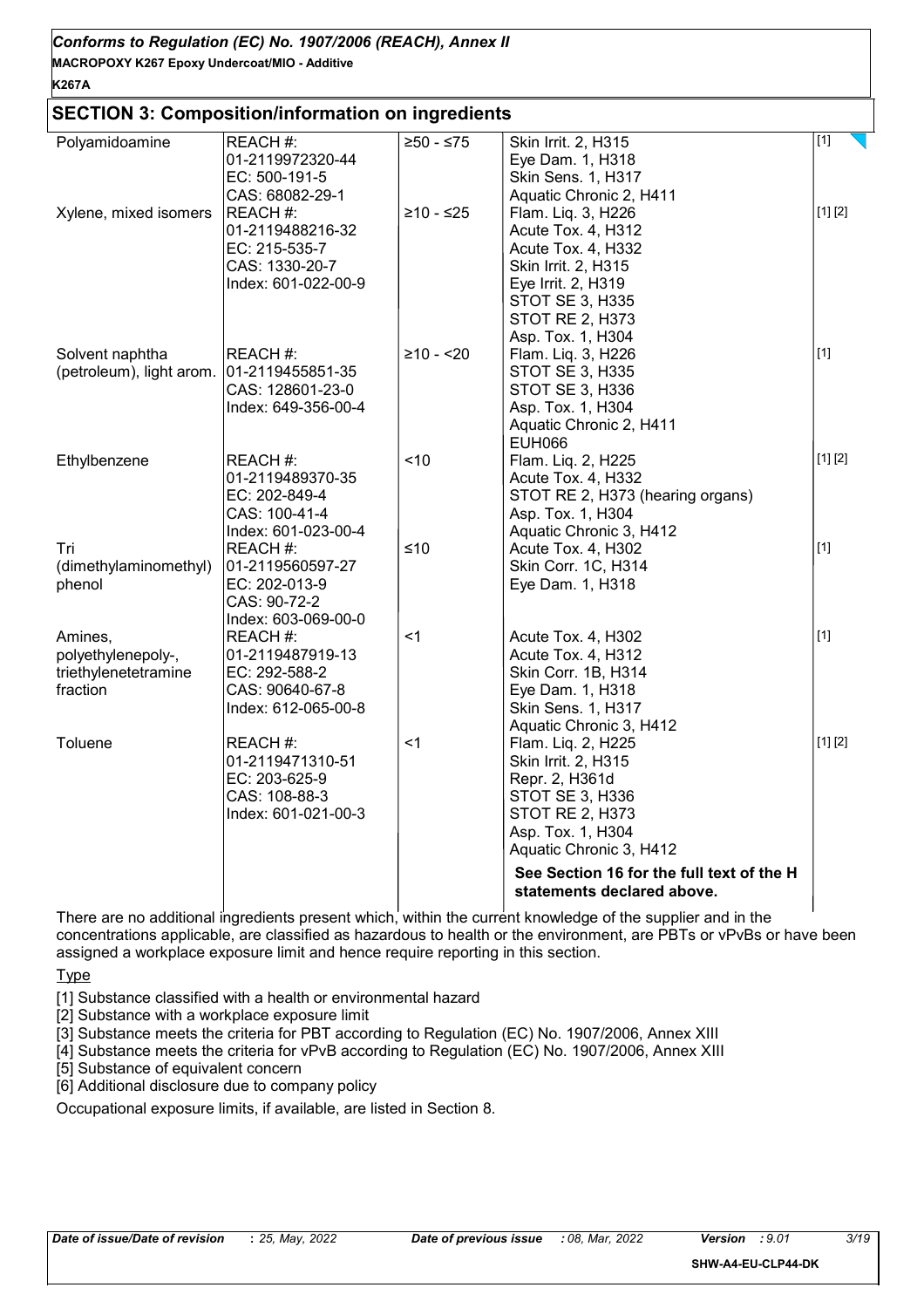#### **SECTION 4: First aid measures**

#### *4.1 Description of first aid measures*

| <b>General</b>                    | : In all cases of doubt, or when symptoms persist, seek medical attention. Never give<br>anything by mouth to an unconscious person. If unconscious, place in recovery<br>position and seek medical advice.                                                                                                                                                                                                     |
|-----------------------------------|-----------------------------------------------------------------------------------------------------------------------------------------------------------------------------------------------------------------------------------------------------------------------------------------------------------------------------------------------------------------------------------------------------------------|
| Eye contact                       | : Check for and remove any contact lenses. Immediately flush eyes with running<br>water for at least 15 minutes, keeping eyelids open. Seek immediate medical<br>attention.                                                                                                                                                                                                                                     |
| <b>Inhalation</b>                 | : Remove to fresh air. Keep person warm and at rest. If not breathing, if breathing is<br>irregular or if respiratory arrest occurs, provide artificial respiration or oxygen by<br>trained personnel.                                                                                                                                                                                                          |
| <b>Skin contact</b>               | : Remove contaminated clothing and shoes. Wash skin thoroughly with soap and<br>water or use recognized skin cleanser. Do NOT use solvents or thinners.                                                                                                                                                                                                                                                         |
| <b>Ingestion</b>                  | : If swallowed, seek medical advice immediately and show this container or label.<br>Keep person warm and at rest. Do NOT induce vomiting.                                                                                                                                                                                                                                                                      |
| <b>Protection of first-aiders</b> | : No action shall be taken involving any personal risk or without suitable training. If it<br>is suspected that fumes are still present, the rescuer should wear an appropriate<br>mask or self-contained breathing apparatus. It may be dangerous to the person<br>providing aid to give mouth-to-mouth resuscitation. Wash contaminated clothing<br>thoroughly with water before removing it, or wear gloves. |

#### *4.2 Most important symptoms and effects, both acute and delayed*

There are no data available on the mixture itself. Procedure used to derive the classification according to Regulation (EC) No. 1272/2008 [CLP/GHS]. See Sections 2 and 3 for details.

Exposure to component solvent vapor concentrations in excess of the stated occupational exposure limit may result in adverse health effects such as mucous membrane and respiratory system irritation and adverse effects on the kidneys, liver and central nervous system. Symptoms and signs include headache, dizziness, fatigue, muscular weakness, drowsiness and, in extreme cases, loss of consciousness.

Solvents may cause some of the above effects by absorption through the skin. Repeated or prolonged contact with the mixture may cause removal of natural fat from the skin, resulting in non-allergic contact dermatitis and absorption through the skin.

If splashed in the eyes, the liquid may cause irritation and reversible damage.

Ingestion may cause nausea, diarrhea and vomiting.

This takes into account, where known, delayed and immediate effects and also chronic effects of components from short-term and long-term exposure by oral, inhalation and dermal routes of exposure and eye contact.

Contains polyethlyenepolyamines. May produce an allergic reaction.

#### *4.3 Indication of any immediate medical attention and special treatment needed*

| Notes to physician         | : In case of inhalation of decomposition products in a fire, symptoms may be delayed.<br>The exposed person may need to be kept under medical surveillance for 48 hours. |
|----------------------------|--------------------------------------------------------------------------------------------------------------------------------------------------------------------------|
| <b>Specific treatments</b> | : No specific treatment.                                                                                                                                                 |

| See toxicological information (Section 11) |  |
|--------------------------------------------|--|
|--------------------------------------------|--|

| <b>SECTION 5: Firefighting measures</b>                           |                                                                 |
|-------------------------------------------------------------------|-----------------------------------------------------------------|
| 5.1 Extinguishing media<br><b>Suitable extinguishing</b><br>media | : Recommended: alcohol-resistant foam, carbon dioxide, powders. |
| Unsuitable extinguishing<br>media                                 | : Do not use water jet.                                         |

#### *5.2 Special hazards arising from the substance or mixture*

| Date of issue/Date of revision<br>2022<br>2022<br>: 08.<br>25. Mav.<br>Mar.<br>n-<br>Date of previous<br>issue<br>Version<br>:9.0 | $\frac{\Delta}{10}$ |
|-----------------------------------------------------------------------------------------------------------------------------------|---------------------|
|-----------------------------------------------------------------------------------------------------------------------------------|---------------------|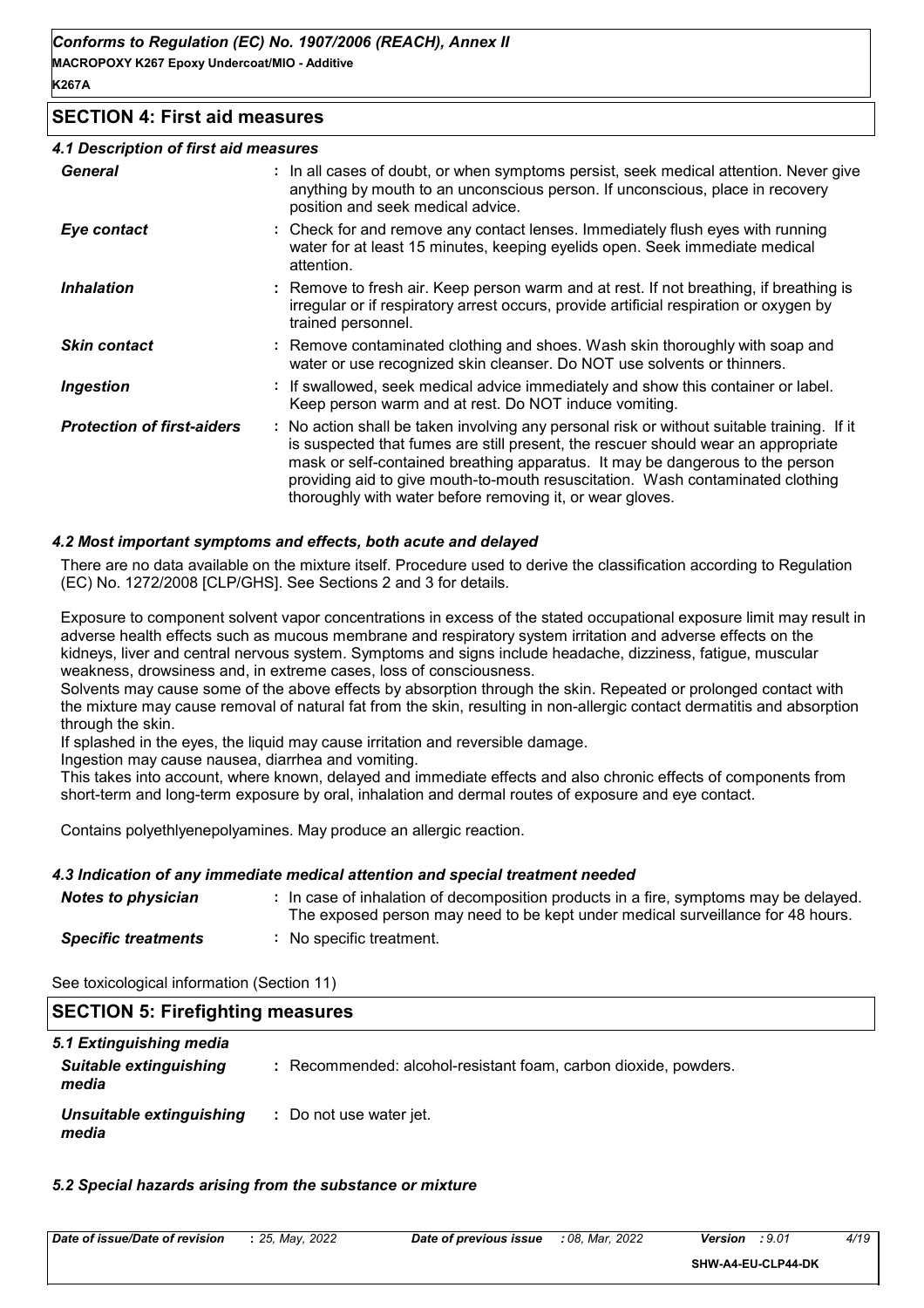### **SECTION 5: Firefighting measures**

| <b>Hazards from the</b>           | : Fire will produce dense black smoke. Exposure to decomposition products may           |
|-----------------------------------|-----------------------------------------------------------------------------------------|
| substance or mixture              | cause a health hazard.                                                                  |
| <b>Hazardous combustion</b>       | : Decomposition products may include the following materials: carbon monoxide,          |
| products                          | carbon dioxide, smoke, oxides of nitrogen.                                              |
| 5.3 Advice for firefighters       |                                                                                         |
| <b>Special protective actions</b> | : Cool closed containers exposed to fire with water. Do not release runoff from fire to |
| for fire-fighters                 | drains or watercourses.                                                                 |

| <b>Special protective</b>   | : Fire-fighters should wear positive pressure self-contained breathing apparatus |
|-----------------------------|----------------------------------------------------------------------------------|
| equipment for fire-fighters | (SCBA) and full turnout gear.                                                    |

# **SECTION 6: Accidental release measures**

|                                                                 | 6.1 Personal precautions, protective equipment and emergency procedures                                                                                                                                                                                                            |
|-----------------------------------------------------------------|------------------------------------------------------------------------------------------------------------------------------------------------------------------------------------------------------------------------------------------------------------------------------------|
| For non-emergency<br>personnel                                  | : Exclude sources of ignition and ventilate the area. Avoid breathing vapor or mist.<br>Refer to protective measures listed in sections 7 and 8.                                                                                                                                   |
|                                                                 | Keep unnecessary and unprotected personnel from entering.                                                                                                                                                                                                                          |
| For emergency responders :                                      | If specialized clothing is required to deal with the spillage, take note of any<br>information in Section 8 on suitable and unsuitable materials. See also the<br>information in "For non-emergency personnel".                                                                    |
| 6.2 Environmental<br>precautions                                | : Do not allow to enter drains or watercourses. If the product contaminates lakes,<br>rivers, or sewers, inform the appropriate authorities in accordance with local<br>regulations.                                                                                               |
| 6.3 Methods and materials<br>for containment and<br>cleaning up | : Contain and collect spillage with non-combustible, absorbent material e.g. sand,<br>earth, vermiculite or diatomaceous earth and place in container for disposal<br>according to local regulations (see Section 13). Preferably clean with a detergent.<br>Avoid using solvents. |
| 6.4 Reference to other<br><b>sections</b>                       | : See Section 1 for emergency contact information.<br>See Section 8 for information on appropriate personal protective equipment.<br>See Section 13 for additional waste treatment information.                                                                                    |

# **SECTION 7: Handling and storage**

The information in this section contains generic advice and guidance. The list of Identified Uses in Section 1 should be consulted for any available use-specific information provided in the Exposure Scenario(s).

| Avoid contact with skin and eyes. Avoid the inhalation of dust, particulates, spray or<br>mist arising from the application of this mixture. Avoid inhalation of dust from<br>sanding.<br>Eating, drinking and smoking should be prohibited in areas where this material is<br>handled, stored and processed.<br>Put on appropriate personal protective equipment (see Section 8).<br>Never use pressure to empty. Container is not a pressure vessel.<br>Always keep in containers made from the same material as the original one.<br>Comply with the health and safety at work laws.<br>Do not allow to enter drains or watercourses. | 7.1 Precautions for safe<br>handling | : Prevent the creation of flammable or explosive concentrations of vapors in air and<br>avoid vapor concentrations higher than the occupational exposure limits.<br>In addition, the product should only be used in areas from which all naked lights and<br>other sources of ignition have been excluded. Electrical equipment should be<br>protected to the appropriate standard.<br>Mixture may charge electrostatically: always use earthing leads when transferring<br>from one container to another.<br>Operators should wear antistatic footwear and clothing and floors should be of the<br>conducting type.<br>Keep away from heat, sparks and flame. No sparking tools should be used. |
|------------------------------------------------------------------------------------------------------------------------------------------------------------------------------------------------------------------------------------------------------------------------------------------------------------------------------------------------------------------------------------------------------------------------------------------------------------------------------------------------------------------------------------------------------------------------------------------------------------------------------------------|--------------------------------------|--------------------------------------------------------------------------------------------------------------------------------------------------------------------------------------------------------------------------------------------------------------------------------------------------------------------------------------------------------------------------------------------------------------------------------------------------------------------------------------------------------------------------------------------------------------------------------------------------------------------------------------------------------------------------------------------------|
|------------------------------------------------------------------------------------------------------------------------------------------------------------------------------------------------------------------------------------------------------------------------------------------------------------------------------------------------------------------------------------------------------------------------------------------------------------------------------------------------------------------------------------------------------------------------------------------------------------------------------------------|--------------------------------------|--------------------------------------------------------------------------------------------------------------------------------------------------------------------------------------------------------------------------------------------------------------------------------------------------------------------------------------------------------------------------------------------------------------------------------------------------------------------------------------------------------------------------------------------------------------------------------------------------------------------------------------------------------------------------------------------------|

| Date of issue/Date of revision | : 25, May, 2022 | Date of previous issue | : 08. Mar. 2022 | :9.01<br>Version   | 5/19 |
|--------------------------------|-----------------|------------------------|-----------------|--------------------|------|
|                                |                 |                        |                 | SHW-A4-EU-CLP44-DK |      |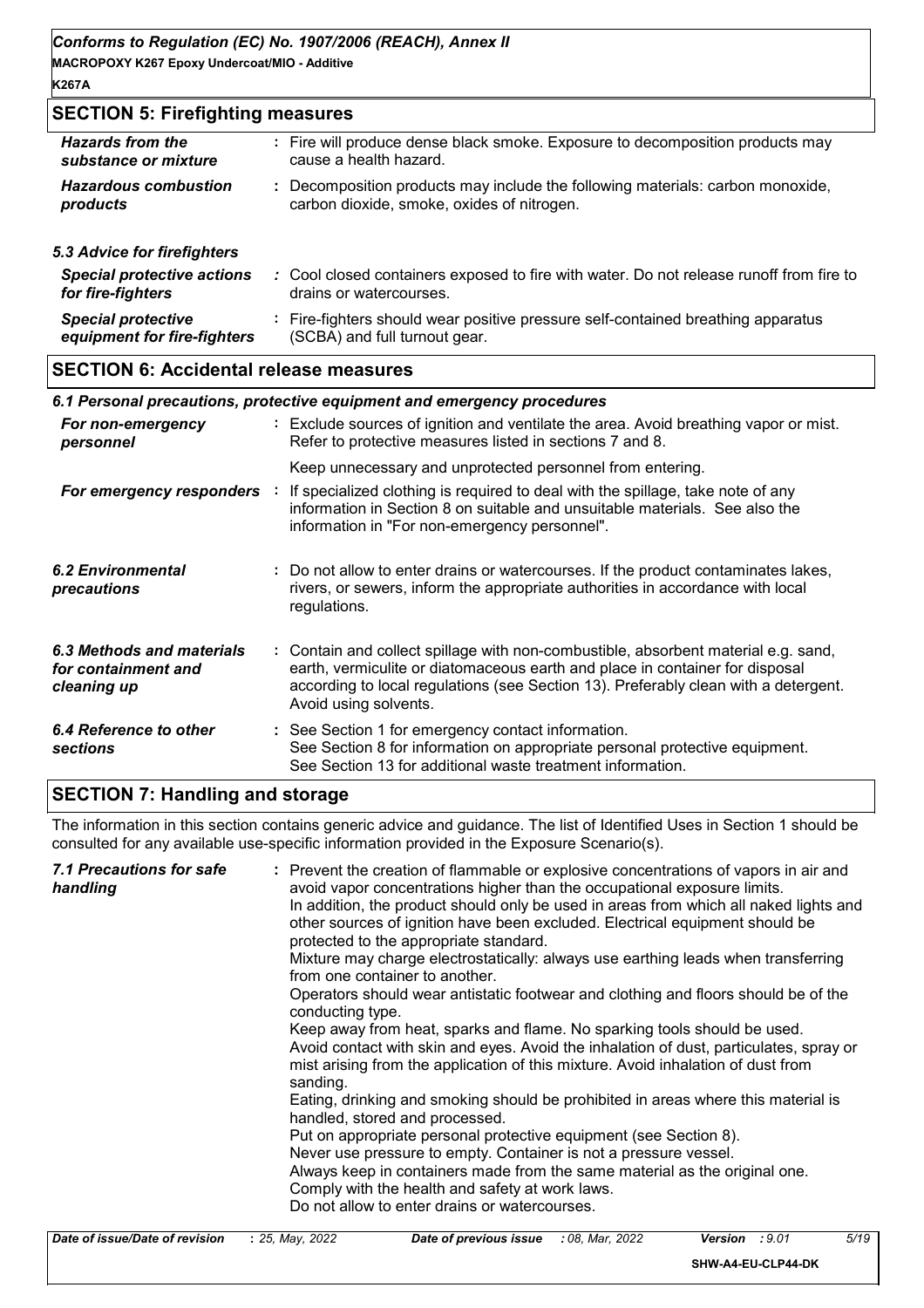# **SECTION 7: Handling and storage**

|                                                                        | Information on fire and explosion protection<br>Vapors are heavier than air and may spread along floors. Vapors may form<br>explosive mixtures with air.                                                                                                                                                                                                                                                                                                                                                |
|------------------------------------------------------------------------|---------------------------------------------------------------------------------------------------------------------------------------------------------------------------------------------------------------------------------------------------------------------------------------------------------------------------------------------------------------------------------------------------------------------------------------------------------------------------------------------------------|
|                                                                        | When operators, whether spraying or not, have to work inside the spray booth,<br>ventilation is unlikely to be sufficient to control particulates and solvent vapors in all<br>cases. In such circumstances, they should wear a compressed-air-fed respirator<br>during the spraying process and until the particulate and solvent vapor<br>concentrations have fallen below the exposure limits.                                                                                                       |
| 7.2 Conditions for safe<br>storage, including any<br>incompatibilities | : Store in accordance with local regulations.<br>Notes on joint storage<br>Keep away from: oxidizing agents, strong alkalis, strong acids.<br>Additional information on storage conditions<br>Observe label precautions. Store in a dry, cool and well-ventilated area. Keep away<br>from heat and direct sunlight. Keep away from sources of ignition. No smoking.<br>Prevent unauthorized access. Containers that have been opened must be carefully<br>resealed and kept upright to prevent leakage. |
|                                                                        | Contaminated absorbent material may pose the same hazard as the spilled product.<br>Store in closed original container at temperatures between $5^{\circ}$ C and 25 $^{\circ}$ C.                                                                                                                                                                                                                                                                                                                       |
| 7.3 Specific end use(s)                                                |                                                                                                                                                                                                                                                                                                                                                                                                                                                                                                         |
| <b>Recommendations</b>                                                 | : Not available.                                                                                                                                                                                                                                                                                                                                                                                                                                                                                        |
| Industrial sector specific                                             | : Not available.                                                                                                                                                                                                                                                                                                                                                                                                                                                                                        |

*solutions*

Good housekeeping standards, regular safe removal of waste materials and regular maintenance of spray booth filters will minimise the risks of spontaneous combustion and other fire hazards.

*Before use of this material please refer to the Exposure Scenario(s) if attached for the specific end use, control measures and additional PPE considerations.*

#### **SECTION 8: Exposure controls/personal protection**

The information in this section contains generic advice and guidance. The list of Identified Uses in Section 1 should be consulted for any available use-specific information provided in the Exposure Scenario(s).

#### *8.1 Control parameters*

#### **Occupational exposure limits**

| Product/ingredient name | <b>Exposure limit values</b>                                                                              |  |  |
|-------------------------|-----------------------------------------------------------------------------------------------------------|--|--|
| Xylene, mixed isomers   | Working Environment Authority (Denmark, 6/2021). Absorbed<br>through skin.                                |  |  |
|                         | TWA: 25 ppm 8 hours.<br>TWA: 109 mg/m <sup>3</sup> 8 hours.                                               |  |  |
| Ethylbenzene            | <b>Working Environment Authority (Denmark, 6/2021). Absorbed</b><br>through skin. Carcinogen.             |  |  |
|                         | TWA: 50 ppm 8 hours.<br>TWA: 217 mg/m <sup>3</sup> 8 hours.                                               |  |  |
| Toluene                 | <b>Working Environment Authority (Denmark, 6/2021). Absorbed</b><br>through skin.<br>TWA: 25 ppm 8 hours. |  |  |
|                         | TWA: 94 mg/m <sup>3</sup> 8 hours.                                                                        |  |  |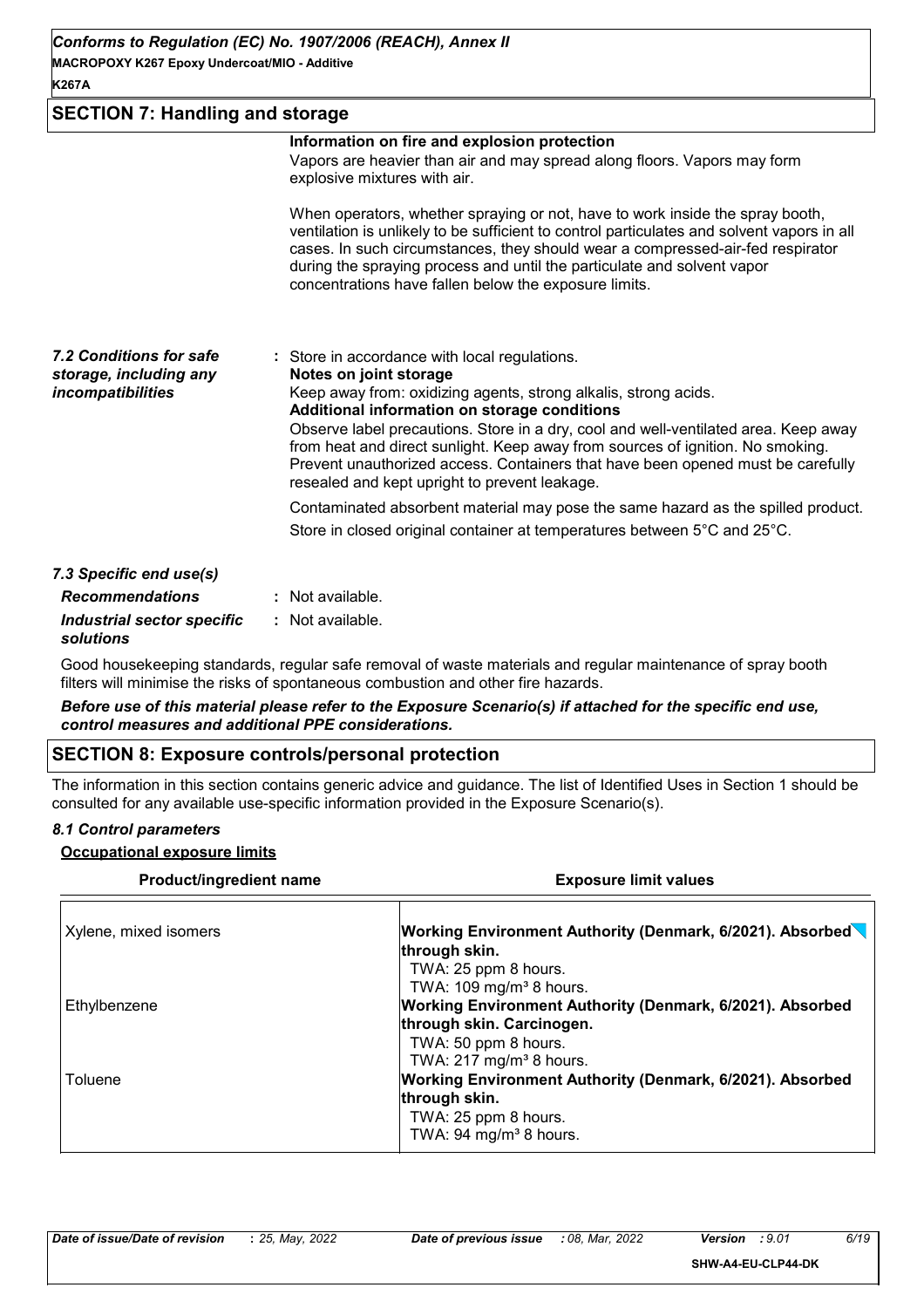**MACROPOXY K267 Epoxy Undercoat/MIO - Additive**

**K267A**

# **SECTION 8: Exposure controls/personal protection**

| <b>Recommended monitoring</b><br>procedures | If this product contains ingredients with exposure limits, personal, workplace<br>atmosphere or biological monitoring may be required to determine the effectiveness<br>of the ventilation or other control measures and/or the necessity to use respiratory<br>protective equipment. Reference should be made to monitoring standards, such as<br>the following: European Standard EN 689 (Workplace atmospheres - Guidance for<br>the assessment of exposure by inhalation to chemical agents for comparison with<br>limit values and measurement strategy) European Standard EN 14042 (Workplace<br>atmospheres - Guide for the application and use of procedures for the assessment<br>of exposure to chemical and biological agents) European Standard EN 482<br>(Workplace atmospheres - General requirements for the performance of procedures<br>for the measurement of chemical agents) Reference to national guidance<br>documents for methods for the determination of hazardous substances will also be<br>required. |
|---------------------------------------------|----------------------------------------------------------------------------------------------------------------------------------------------------------------------------------------------------------------------------------------------------------------------------------------------------------------------------------------------------------------------------------------------------------------------------------------------------------------------------------------------------------------------------------------------------------------------------------------------------------------------------------------------------------------------------------------------------------------------------------------------------------------------------------------------------------------------------------------------------------------------------------------------------------------------------------------------------------------------------------------------------------------------------------|
|                                             |                                                                                                                                                                                                                                                                                                                                                                                                                                                                                                                                                                                                                                                                                                                                                                                                                                                                                                                                                                                                                                  |

**:** Regular monitoring of all work areas should be carried out at all times, including areas that may not be equally ventilated.

| Product/ingredient name                     | <b>Type</b>                | <b>Exposure</b>                              | Value                                 | <b>Population</b>                                                  | <b>Effects</b>       |
|---------------------------------------------|----------------------------|----------------------------------------------|---------------------------------------|--------------------------------------------------------------------|----------------------|
| Xylene, mixed isomers                       | <b>DNEL</b>                | ong term Dermal                              | 180 mg/kg<br>bw/day                   | Workers                                                            | Systemic             |
|                                             | <b>DNEL</b>                | ong term Dermal                              | 108 mg/kg<br>bw/day                   | General<br>population<br>[Human via the<br>environment]            | Systemic             |
|                                             | <b>DNEL</b>                | ong term.<br>Inhalation                      | 77 mg/ $m3$                           | Workers                                                            | Systemic             |
|                                             | <b>DNEL</b>                | Short term<br>Inhalation                     | 289 mg/m <sup>3</sup>                 | Workers                                                            | Systemic             |
|                                             | <b>DNEL</b>                | Short term<br>Inhalation                     | 289 mg/m <sup>3</sup>                 | Workers                                                            | Local                |
|                                             | <b>DNEL</b>                | ong term<br>Inhalation                       | 14.8 mg/ $m^3$                        | General<br>population<br>[Human via the<br>environment]            | Systemic             |
|                                             | <b>DNEL</b>                | Short term<br>Inhalation                     | 174 mg/m $3$                          | General<br>population<br>[Consumers]                               | Systemic             |
|                                             | <b>DNEL</b>                | Short term<br>Inhalation                     | 174 mg/m $3$                          | General<br>population<br>[Consumers]                               | Local                |
| Solvent naphtha (petroleum), light<br>arom. | <b>DNEL</b>                | ong term Dermal                              | 25 mg/kg<br>bw/day                    | Workers                                                            | Systemic             |
|                                             | <b>DNEL</b>                | ong term<br>Inhalation                       | 150 mg/m $3$                          | Workers                                                            | Systemic             |
|                                             | <b>DNEL</b>                | ong term Dermal.                             | 11 mg/kg<br>bw/day                    | General<br>population<br>[Consumers]                               | Systemic             |
|                                             | <b>DNEL</b>                | ong term<br>Inhalation                       | 32 mg/ $m3$                           | General<br>population<br>[Consumers]                               | Systemic             |
|                                             | <b>DNEL</b>                | ong term Oral                                | 11 mg/kg<br>bw/day                    | General<br>population<br>[Consumers]                               | Systemic             |
| Tri(dimethylaminomethyl)phenol              | <b>DNEL</b>                | ong term.<br>Inhalation                      | $0.13$ mg/m <sup>3</sup>              | Workers                                                            | Systemic             |
| Toluene                                     | <b>DNEL</b><br><b>DNEL</b> | Long term Dermal<br>Short term<br>Inhalation | $0.15$ mg/kg<br>226 mg/m <sup>3</sup> | Workers<br>General<br>population<br>[Human via the<br>environment] | Systemic<br>Systemic |

#### **DNELs/DMELs**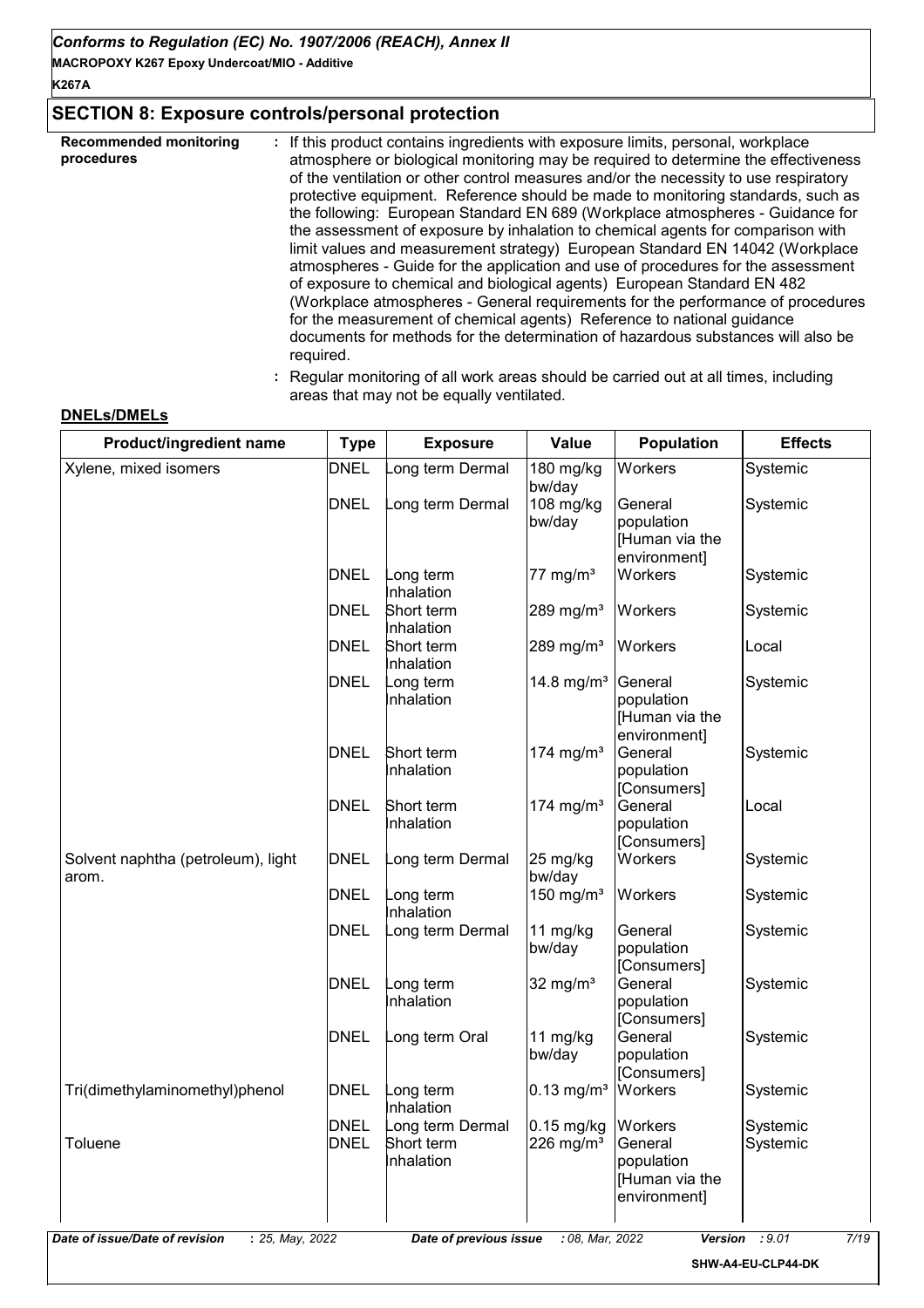#### **SECTION 8: Exposure controls/personal protection** DNEL Short term Inhalation  $226$  mg/m $3$  General population [Human via the environment] Local DNEL Long term Dermal 226 mg/m<sup>3</sup> General population [Human via the environment] Systemic DNEL Long term Inhalation 226 mg/kg bw/day **General** population [Human via the environment]<br>General Systemic DNEL Long term Inhalation 56.5 mg/ $m<sup>3</sup>$ population **Human** via the environment] Systemic  $DNEL$  Long term Oral  $8.13 \text{ mg}/$ kg bw/day **General** population [Human via the environment] Systemic DNEL Long term Inhalation 192 mg/m<sup>3</sup> Workers Systemic DNEL Long term Inhalation 192 mg/m $3$  Workers  $\vert$ Local DNEL Short term Inhalation 384 mg/m<sup>3</sup> Workers Systemic DNEL Short term Inhalation  $384 \text{ mg/m}$ <sup>3</sup> Workers  $\vert$ Local DNEL Long term Dermal 384 mg/kg Workers bw/day Systemic DNEL Long term Inhalation 56.5 mg/m $3$  General population [Consumers] Local

#### **PNECs**

| Product/ingredient name | <b>Compartment Detail</b> | <b>Value</b>    | <b>Method Detail</b>      |
|-------------------------|---------------------------|-----------------|---------------------------|
| Xylene, mixed isomers   | <b>IFresh water</b>       | $0.327$ mg/l    |                           |
|                         | Marine water              | $0.327$ mg/l    |                           |
|                         | lFresh water sediment     | 12.46 mg/l      |                           |
|                         | Sewage Treatment          | 6.58 mg/l       |                           |
|                         | <b>Plant</b>              |                 |                           |
|                         | Soil                      | $2.31$ mg/kg    |                           |
|                         | Marine water sediment     | 12.46 mg/l      |                           |
| Toluene                 | lFresh water sediment     | $0.68$ mg/l     | Assessment Factors        |
|                         | Marine water sediment     | $0.68$ mg/l     | Assessment Factors        |
|                         | Sewage Treatment          | 13.61 mg/l      | l Assessment Factors      |
|                         | <b>Plant</b>              |                 |                           |
|                         | <b>Soil</b>               | $2.89$ mg/kg    | <b>Assessment Factors</b> |
|                         | IFresh water sediment     | 16.39 mg/kg dwt |                           |
|                         | lMarine water sediment    | 16.39 mg/kg dwt |                           |

| 8.2 Exposure controls                      |                                                                                                                                                                                                                                                                                                                            |
|--------------------------------------------|----------------------------------------------------------------------------------------------------------------------------------------------------------------------------------------------------------------------------------------------------------------------------------------------------------------------------|
| <b>Appropriate engineering</b><br>controls | : Provide adequate ventilation. Where reasonably practicable, this should be<br>achieved by the use of local exhaust ventilation and good general extraction. If<br>these are not sufficient to maintain concentrations of particulates and solvent vapors<br>below the OEL, suitable respiratory protection must be worn. |
|                                            | : Users are advised to consider national Occupational Exposure Limits or other<br>equivalent values.                                                                                                                                                                                                                       |

#### **Individual protection measures**

| Date of issue/Date<br>: of revision | 2022<br>つら<br>Mav<br>2J | : of previous<br>issue<br>Date | 2022<br>: 08.<br>Mar | <b>Version</b><br>. Y.U | 8/19 |
|-------------------------------------|-------------------------|--------------------------------|----------------------|-------------------------|------|
|                                     |                         |                                |                      |                         |      |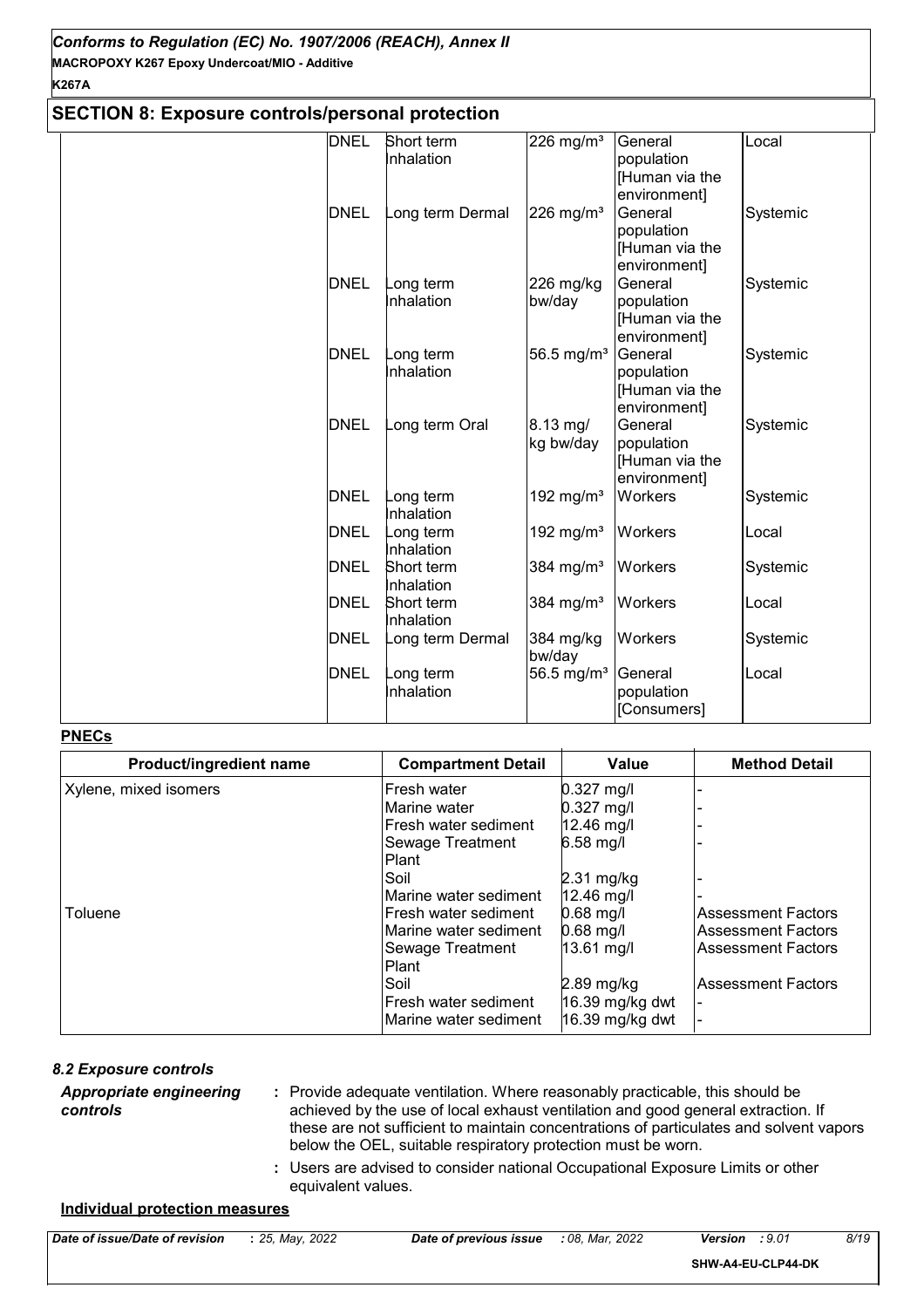# **SECTION 8: Exposure controls/personal protection**

| <b>Hygiene measures</b>      | : Wash hands, forearms and face thoroughly after handling chemical products, before<br>eating, smoking and using the lavatory and at the end of the working period.<br>Appropriate techniques should be used to remove potentially contaminated clothing.<br>Contaminated work clothing should not be allowed out of the workplace. Wash<br>contaminated clothing before reusing. Ensure that eyewash stations and safety<br>showers are close to the workstation location.                                                                          |
|------------------------------|------------------------------------------------------------------------------------------------------------------------------------------------------------------------------------------------------------------------------------------------------------------------------------------------------------------------------------------------------------------------------------------------------------------------------------------------------------------------------------------------------------------------------------------------------|
| <b>Eye/face protection</b>   | : Use safety eyewear designed to protect against splash of liquids.                                                                                                                                                                                                                                                                                                                                                                                                                                                                                  |
| <b>Skin protection</b>       |                                                                                                                                                                                                                                                                                                                                                                                                                                                                                                                                                      |
| <b>Hand protection</b>       | : Wear suitable gloves tested to EN374.                                                                                                                                                                                                                                                                                                                                                                                                                                                                                                              |
| <b>Gloves</b>                | : Gloves for short term exposure/splash protection (less than 10 min.): Nitrile>0.12<br>mm                                                                                                                                                                                                                                                                                                                                                                                                                                                           |
|                              | Gloves for splash protection need to be changed immediately when in contact with<br>chemicals.                                                                                                                                                                                                                                                                                                                                                                                                                                                       |
|                              | Gloves for repeated or prolonged exposure (breakthrough time > 240 min.)<br>When the hazardous ingredients in Section 3 contain any of the following: Aromatic<br>solvents (Xylene, Toluene) or Aliphatic solvents or Mineral Oil use: Polyvinyl alcohol<br>(PVA) gloves 0.2-0.3 mm                                                                                                                                                                                                                                                                  |
|                              | Otherwise use: Butyl gloves > 0.3 mm<br>For long term exposure or spills (breakthrough time >480 min.): Use PE laminated<br>gloves as under gloves                                                                                                                                                                                                                                                                                                                                                                                                   |
|                              | Due to many conditions (e.g. temperature, abrasion) the practical usage of a<br>chemical protective glove in practice may be much shorter than the permeation time<br>determined through testing.                                                                                                                                                                                                                                                                                                                                                    |
|                              | The recommendation for the type or types of glove to use when handling this<br>product is based on information from the following source: Solvent resin<br>manufacturers and European Solvents Industry Group (ESIG)                                                                                                                                                                                                                                                                                                                                 |
|                              | There is no one glove material or combination of materials that will give unlimited<br>resistance to any individual or combination of chemicals.                                                                                                                                                                                                                                                                                                                                                                                                     |
|                              | The breakthrough time must be greater than the end use time of the product.<br>The instructions and information provided by the glove manufacturer on use,<br>storage, maintenance and replacement must be followed.                                                                                                                                                                                                                                                                                                                                 |
|                              | Gloves should be replaced regularly and if there is any sign of damage to the glove<br>material.                                                                                                                                                                                                                                                                                                                                                                                                                                                     |
|                              | Always ensure that gloves are free from defects and that they are stored and used<br>correctly.                                                                                                                                                                                                                                                                                                                                                                                                                                                      |
|                              | The performance or effectiveness of the glove may be reduced by physical/chemical<br>damage and poor maintenance.                                                                                                                                                                                                                                                                                                                                                                                                                                    |
|                              | Barrier creams may help to protect the exposed areas of the skin but should not be<br>applied once exposure has occurred.                                                                                                                                                                                                                                                                                                                                                                                                                            |
|                              | The user must check that the final choice of type of glove selected for handling this<br>product is the most appropriate and takes into account the particular conditions of<br>use, as included in the user's risk assessment.                                                                                                                                                                                                                                                                                                                      |
| <b>Body protection</b>       | : Personnel should wear antistatic clothing made of natural fibers or of high-<br>temperature-resistant synthetic fibers.                                                                                                                                                                                                                                                                                                                                                                                                                            |
|                              | : Personal protective equipment for the body should be selected based on the task<br>being performed and the risks involved and should be approved by a specialist<br>before handling this product. When there is a risk of ignition from static electricity,<br>wear anti-static protective clothing. For the greatest protection from static<br>discharges, clothing should include anti-static overalls, boots and gloves. Refer to<br>European Standard EN 1149 for further information on material and design<br>requirements and test methods. |
| <b>Other skin protection</b> | : Appropriate footwear and any additional skin protection measures should be<br>selected based on the task being performed and the risks involved and should be<br>approved by a specialist before handling this product.                                                                                                                                                                                                                                                                                                                            |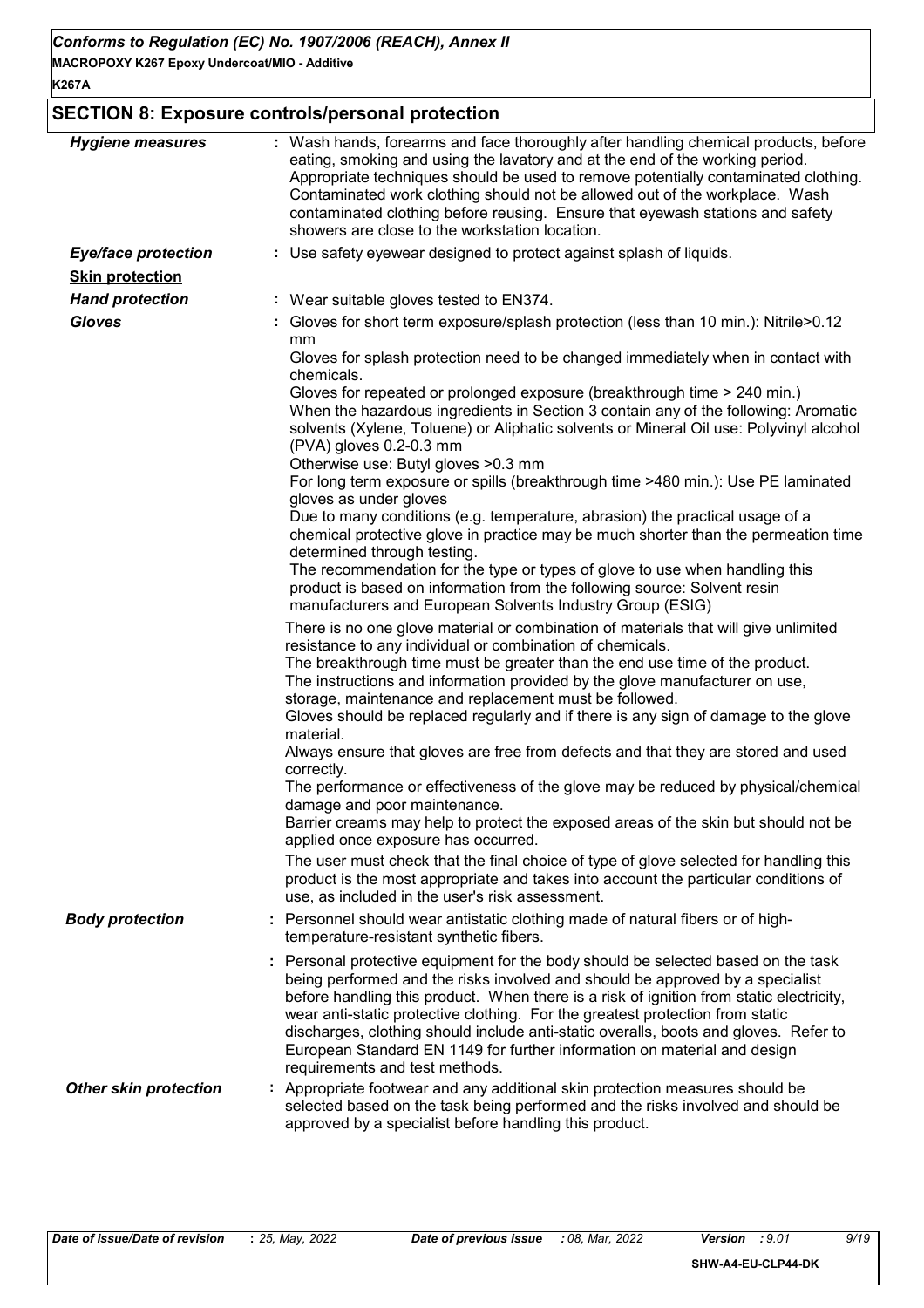**MACROPOXY K267 Epoxy Undercoat/MIO - Additive**

#### **SECTION 8: Exposure controls/personal protection**

| <b>Respiratory protection</b>             | : Use a properly fitted, particulate filter respirator complying with an approved<br>standard if a risk assessment indicates this is necessary. Recommended: A2P2<br>(EN14387). Respirator selection must be based on known or anticipated exposure<br>levels, the hazards of the product and the safe working limits of the selected<br>respirator. |
|-------------------------------------------|------------------------------------------------------------------------------------------------------------------------------------------------------------------------------------------------------------------------------------------------------------------------------------------------------------------------------------------------------|
| <b>Environmental exposure</b><br>controls | : Do not allow to enter drains or watercourses.                                                                                                                                                                                                                                                                                                      |

*Before use of this material please refer to the Exposure Scenario(s) if attached for the specific end use, control measures and additional PPE considerations. The information contained in this safety data sheet does not constitute the user's own assessment of workplace risks, as required by other health and safety legislation. The provisions of the national health and safety at work regulations apply to the use of this product at work.*

# **SECTION 9: Physical and chemical properties**

The conditions of measurement of all properties are at standard temperature and pressure unless otherwise indicated.

#### *9.1 Information on basic physical and chemical properties*

| <b>Appearance</b>                                      |                                                                                                  |
|--------------------------------------------------------|--------------------------------------------------------------------------------------------------|
| <b>Physical state</b>                                  | : Liquid.                                                                                        |
| Color                                                  | : Colorless.                                                                                     |
| <b>Odor</b>                                            | : Paint                                                                                          |
| <b>Odor threshold</b>                                  | : Not Available (Not Tested).                                                                    |
| pН                                                     | : Not applicable.                                                                                |
| <b>Melting point/freezing point</b>                    | : Not relevant/applicable due to nature of the product.                                          |
| Initial boiling point and<br>boiling range             | $: 136^{\circ}$ C                                                                                |
| <b>Flash point</b>                                     | : Closed cup: 35°C [Pensky-Martens Closed Cup]                                                   |
| <b>Evaporation rate</b>                                | $: 0.8$ (butyl acetate = 1)                                                                      |
| <b>Flammability (solid, gas)</b>                       | : Not relevant/applicable due to nature of the product.                                          |
| <b>Upper/lower flammability or</b><br>explosive limits | : LEL: 0.7% (Light Aromatic Hydrocarbons)<br>UEL: 7% (Xylene, mixed isomers)                     |
| <b>Vapor pressure</b>                                  | $: 0.95$ kPa (7.1 mm Hg)                                                                         |
| <b>Vapor density</b>                                   | $: 3.66$ [Air = 1]                                                                               |
| <b>Relative density</b>                                | : 0.93                                                                                           |
| Solubility(ies)                                        | : Not relevant/applicable due to nature of the product.                                          |
| water                                                  | <b>Partition coefficient: n-octanol/</b> : Not relevant/applicable due to nature of the product. |
| <b>Auto-ignition temperature</b>                       | : Not relevant/applicable due to nature of the product.                                          |
| <b>Decomposition temperature</b>                       | Not relevant/applicable due to nature of the product.                                            |
| <b>Viscosity</b>                                       | : Kinematic (40°C): <20.5 mm <sup>2</sup> /s                                                     |
| <b>Explosive properties</b>                            | : Under normal conditions of storage and use, hazardous reactions will not occur.                |
| <b>Oxidizing properties</b>                            | : Under normal conditions of storage and use, hazardous reactions will not occur.                |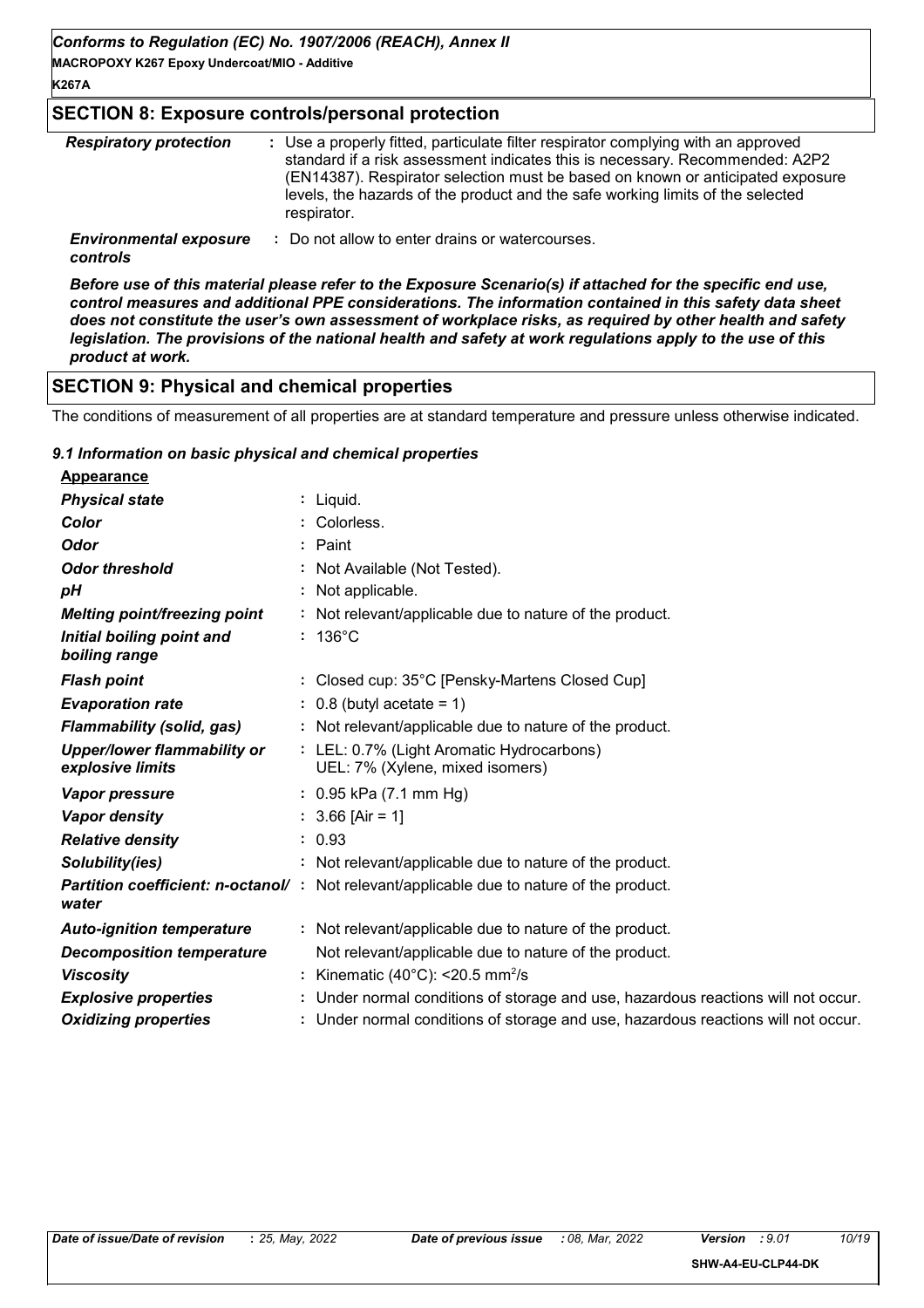#### **SECTION 10: Stability and reactivity**

| 10.1 Reactivity                                 | : No specific test data related to reactivity available for this product or its ingredients.                                        |
|-------------------------------------------------|-------------------------------------------------------------------------------------------------------------------------------------|
| <b>10.2 Chemical stability</b>                  | : Stable under recommended storage and handling conditions (see Section 7).                                                         |
| 10.3 Possibility of<br>hazardous reactions      | : Under normal conditions of storage and use, hazardous reactions will not occur.                                                   |
| 10.4 Conditions to avoid                        | : When exposed to high temperatures may produce hazardous decomposition<br>products.                                                |
| 10.5 Incompatible materials                     | : Keep away from the following materials to prevent strong exothermic reactions:<br>oxidizing agents, strong alkalis, strong acids. |
| <b>10.6 Hazardous</b><br>decomposition products | : Decomposition products may include the following materials: carbon monoxide,<br>carbon dioxide, smoke, oxides of nitrogen.        |
|                                                 |                                                                                                                                     |

*Refer to Section 7: HANDLING AND STORAGE and Section 8: EXPOSURE CONTROLS/PERSONAL PROTECTION for additional handling information and protection of employees.*

# **SECTION 11: Toxicological information**

#### *11.1 Information on toxicological effects*

There are no data available on the mixture itself. Procedure used to derive the classification according to Regulation (EC) No. 1272/2008 [CLP/GHS]. See Sections 2 and 3 for details.

Exposure to component solvent vapor concentrations in excess of the stated occupational exposure limit may result in adverse health effects such as mucous membrane and respiratory system irritation and adverse effects on the kidneys, liver and central nervous system. Symptoms and signs include headache, dizziness, fatigue, muscular weakness, drowsiness and, in extreme cases, loss of consciousness.

Solvents may cause some of the above effects by absorption through the skin. Repeated or prolonged contact with the mixture may cause removal of natural fat from the skin, resulting in non-allergic contact dermatitis and absorption through the skin.

If splashed in the eyes, the liquid may cause irritation and reversible damage.

Ingestion may cause nausea, diarrhea and vomiting.

This takes into account, where known, delayed and immediate effects and also chronic effects of components from short-term and long-term exposure by oral, inhalation and dermal routes of exposure and eye contact.

Contains polyethlyenepolyamines. May produce an allergic reaction.

#### **Acute toxicity**

| Product/ingredient name                     | <b>Result</b>                | <b>Species</b> | <b>Dose</b> | <b>Exposure</b> |
|---------------------------------------------|------------------------------|----------------|-------------|-----------------|
| Xylene, mixed isomers                       | LC50 Inhalation Gas.         | Rat            | 6700 ppm    | 4 hours         |
|                                             | LD50 Oral                    | Rat            | 4300 mg/kg  | -               |
| Solvent naphtha (petroleum),<br>light arom. | LD50 Oral                    | Rat            | 8400 mg/kg  | ٠               |
| Ethylbenzene                                | LD50 Dermal                  | Rabbit         | >5000 mg/kg | -               |
|                                             | LD50 Oral                    | Rat            | 3500 mg/kg  |                 |
| Tri(dimethylaminomethyl)<br>phenol          | LD50 Dermal                  | Rat            | 1280 mg/kg  |                 |
|                                             | LD50 Oral                    | Rat            | 1200 mg/kg  |                 |
| Toluene                                     | <b>LC50 Inhalation Vapor</b> | Rat            | 49 g/ $m3$  | 4 hours         |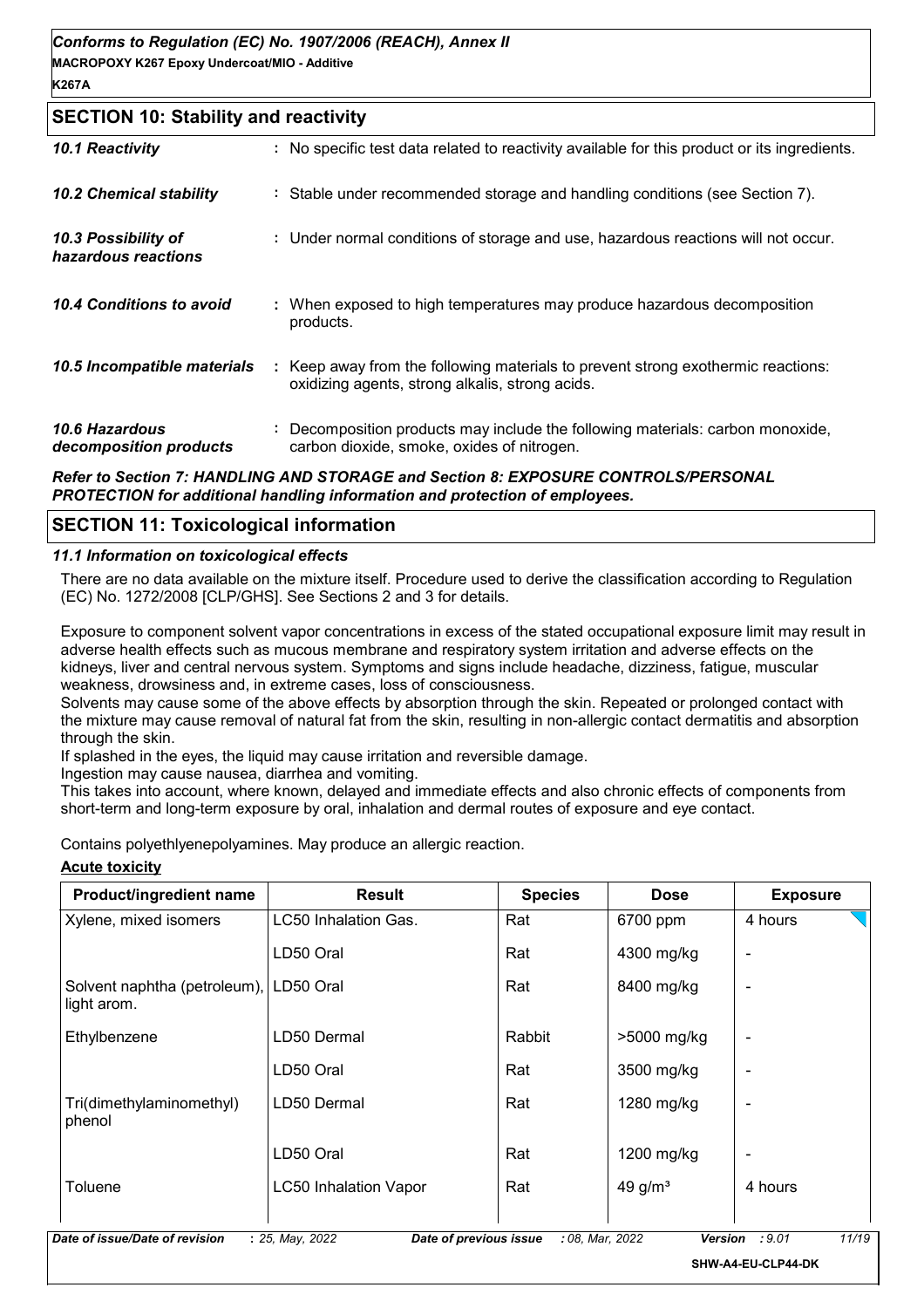# **Acute toxicity estimates**

| Route               | <b>ATE value</b> |
|---------------------|------------------|
| Oral                | 21801.4 mg/kg    |
| Dermal              | 6347.34 mg/kg    |
| Inhalation (gases)  | 38661.09 ppm     |
| Inhalation (vapors) | 187.5 mg/l       |

#### **Irritation/Corrosion**

| Product/ingredient name      | <b>Result</b>            | <b>Species</b> | <b>Score</b>   | <b>Exposure</b> | <b>Observation</b> |
|------------------------------|--------------------------|----------------|----------------|-----------------|--------------------|
| Xylene, mixed isomers        | Eyes - Mild irritant     | Rabbit         |                | 87 mg           |                    |
|                              | Eyes - Severe irritant   | Rabbit         | $\blacksquare$ | 24 hours 5      |                    |
|                              |                          |                |                | mg              |                    |
|                              | Skin - Mild irritant     | Rat            |                | 8 hours 60 uL - |                    |
|                              | Skin - Moderate irritant | Rabbit         | $\blacksquare$ | 24 hours 500    |                    |
|                              |                          |                |                | mg              |                    |
|                              | Skin - Moderate irritant | Rabbit         |                | 100 %           |                    |
| Solvent naphtha (petroleum), | Eyes - Mild irritant     | Rabbit         | ä,             | 24 hours 100    |                    |
| light arom.                  |                          |                |                | microliters     |                    |
| Ethylbenzene                 | Eyes - Severe irritant   | Rabbit         | $\blacksquare$ | 500 mg          |                    |
|                              | Skin - Mild irritant     | Rabbit         |                | 24 hours 15     |                    |
|                              |                          |                |                | mg              |                    |
| Tri(dimethylaminomethyl)     | Eyes - Severe irritant   | Rabbit         |                | 24 hours 50     | $\blacksquare$     |
| phenol                       |                          |                |                | ug              |                    |
|                              | Skin - Mild irritant     | Rat            |                | $0.025$ MI      |                    |
|                              | Skin - Severe irritant   | Rat            |                | 0.25 MI         |                    |
|                              | Skin - Severe irritant   | Rabbit         |                | 24 hours 2      |                    |
|                              |                          |                |                | mg              |                    |
| Toluene                      | Eyes - Mild irritant     | Rabbit         |                | 0.5 minutes     |                    |
|                              |                          |                |                | 100 mg          |                    |
|                              | Eyes - Mild irritant     | Rabbit         | $\blacksquare$ | 870 ug          |                    |
|                              | Eyes - Severe irritant   | Rabbit         |                | 24 hours 2      |                    |
|                              |                          |                |                | mg              |                    |
|                              | Skin - Mild irritant     | Pig            |                | 24 hours 250    |                    |
|                              |                          |                |                | uL              |                    |
|                              | Skin - Mild irritant     | Rabbit         | $\blacksquare$ | 435 mg          |                    |
|                              | Skin - Moderate irritant | Rabbit         |                | 24 hours 20     |                    |
|                              |                          |                |                | mg              |                    |
|                              | Skin - Moderate irritant | Rabbit         |                | 500 mg          |                    |

# *Conclusion/Summary* **:** Not available.

**Sensitization**

No data available

# *Conclusion/Summary* **:** Not available.

**Mutagenicity**

No data available

**Carcinogenicity** No data available

#### **Reproductive toxicity**

No data available

#### **Teratogenicity**

No data available

#### **Specific target organ toxicity (single exposure)**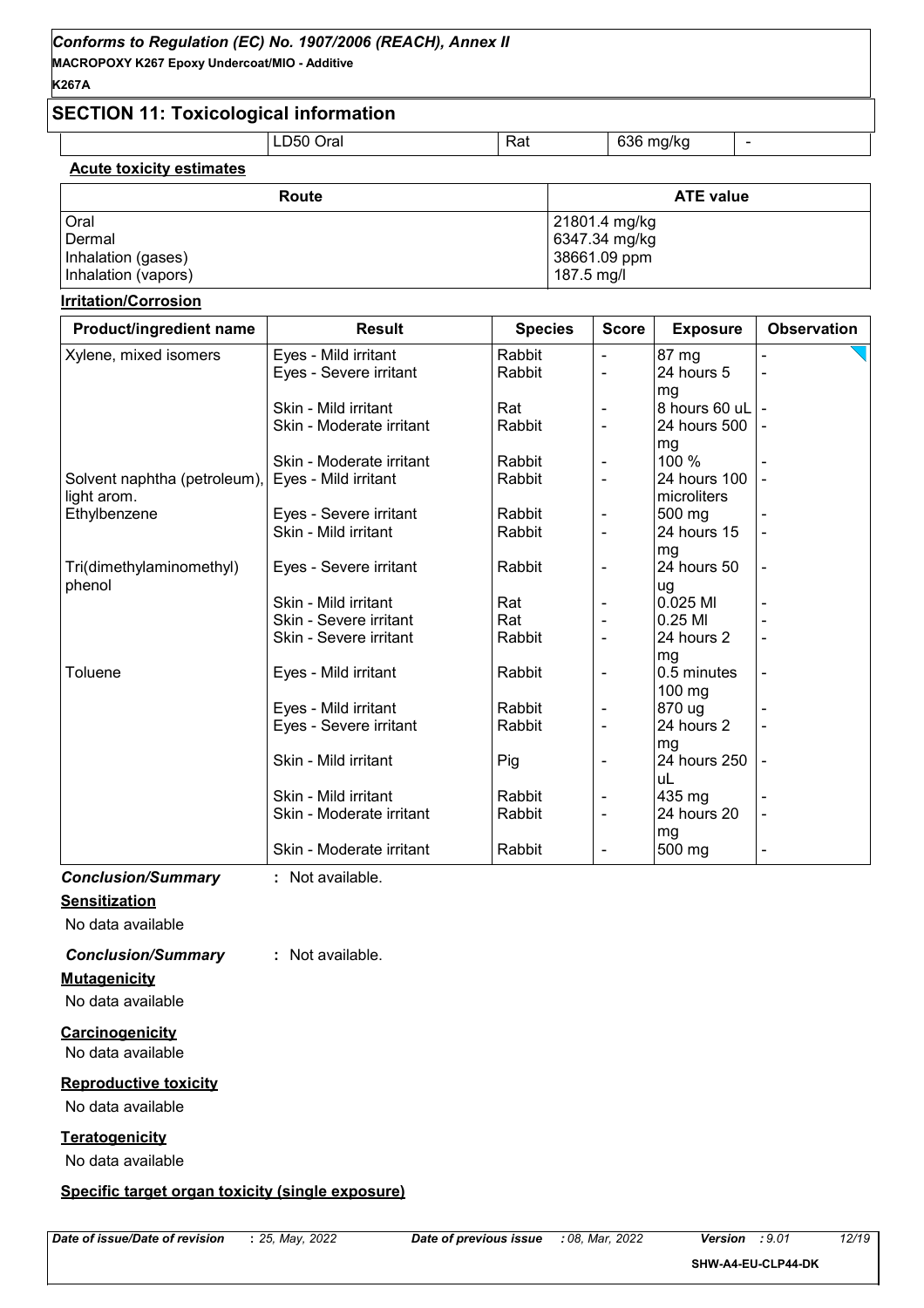**MACROPOXY K267 Epoxy Undercoat/MIO - Additive K267A**

# **SECTION 11: Toxicological information**

| Product/ingredient name                  | Category                 | <b>Route of</b><br>exposure | <b>Target organs</b>                 |
|------------------------------------------|--------------------------|-----------------------------|--------------------------------------|
| Xylene, mixed isomers                    | Category 3               |                             | Respiratory tract<br>irritation      |
| Solvent naphtha (petroleum), light arom. | Category 3               |                             | Respiratory tract<br>irritation      |
| Toluene                                  | Category 3<br>Category 3 |                             | Narcotic effects<br>Narcotic effects |

#### **Specific target organ toxicity (repeated exposure)**

| Product/ingredient name | Category   | <b>Route of</b><br>exposure | <b>Target organs</b> |
|-------------------------|------------|-----------------------------|----------------------|
| Xylene, mixed isomers   | Category 2 |                             |                      |
| Ethylbenzene            | Category 2 |                             | hearing organs       |
| Toluene                 | Category 2 |                             |                      |

#### **Aspiration hazard**

| Product/ingredient name                  | <b>Result</b>                         |
|------------------------------------------|---------------------------------------|
| Xylene, mixed isomers                    | <b>ASPIRATION HAZARD - Category 1</b> |
| Solvent naphtha (petroleum), light arom. | <b>ASPIRATION HAZARD - Category 1</b> |
| Ethylbenzene                             | <b>ASPIRATION HAZARD - Category 1</b> |
| Toluene                                  | <b>ASPIRATION HAZARD - Category 1</b> |

*Other information* **:**

: Not available.

# **SECTION 12: Ecological information**

#### *12.1 Toxicity*

There are no data available on the mixture itself. Do not allow to enter drains or watercourses.

Procedure used to derive the classification according to Regulation (EC) No. 1272/2008 [CLP/GHS]. See Sections 2 and 3 for details.

| <b>Product/ingredient name</b> | <b>Result</b>                      | <b>Species</b>                                                            | <b>Exposure</b> |
|--------------------------------|------------------------------------|---------------------------------------------------------------------------|-----------------|
| Xylene, mixed isomers          | Acute LC50 8500 µg/l Marine water  | <b>Crustaceans - Palaemonetes</b><br>pugio                                | 48 hours        |
|                                | Acute LC50 13400 µg/l Fresh water  | Fish - Pimephales promelas                                                | 96 hours        |
| Ethylbenzene                   | Acute EC50 4900 µg/l Marine water  | Algae - Skeletonema costatum                                              | 72 hours        |
|                                | Acute EC50 7700 µg/l Marine water  | Algae - Skeletonema costatum                                              | 96 hours        |
|                                | Acute EC50 6.53 mg/l Marine water  | Crustaceans - Artemia sp. -<br>Nauplii                                    | 48 hours        |
|                                | Acute EC50 2.93 mg/l Fresh water   | Daphnia - Daphnia magna -<br>Neonate                                      | 48 hours        |
|                                | Acute LC50 4200 µg/l Fresh water   | Fish - Oncorhynchus mykiss                                                | 96 hours        |
| Toluene                        | Acute EC50 >433 ppm Marine water   | Algae - Skeletonema costatum                                              | 96 hours        |
|                                | Acute EC50 11600 µg/l Fresh water  | Crustaceans - Gammarus<br>pseudolimnaeus - Adult                          | 48 hours        |
|                                | Acute EC50 6000 µg/l Fresh water   | Daphnia - Daphnia magna -<br>Juvenile (Fledgling, Hatchling,<br>Weanling) | 48 hours        |
|                                | Acute LC50 5500 µg/l Fresh water   | Fish - Oncorhynchus kisutch -<br>Fry                                      | 96 hours        |
|                                | Chronic NOEC 1000 µg/l Fresh water | Daphnia - Daphnia magna                                                   | 21 days         |

#### *12.2 Persistence and degradability*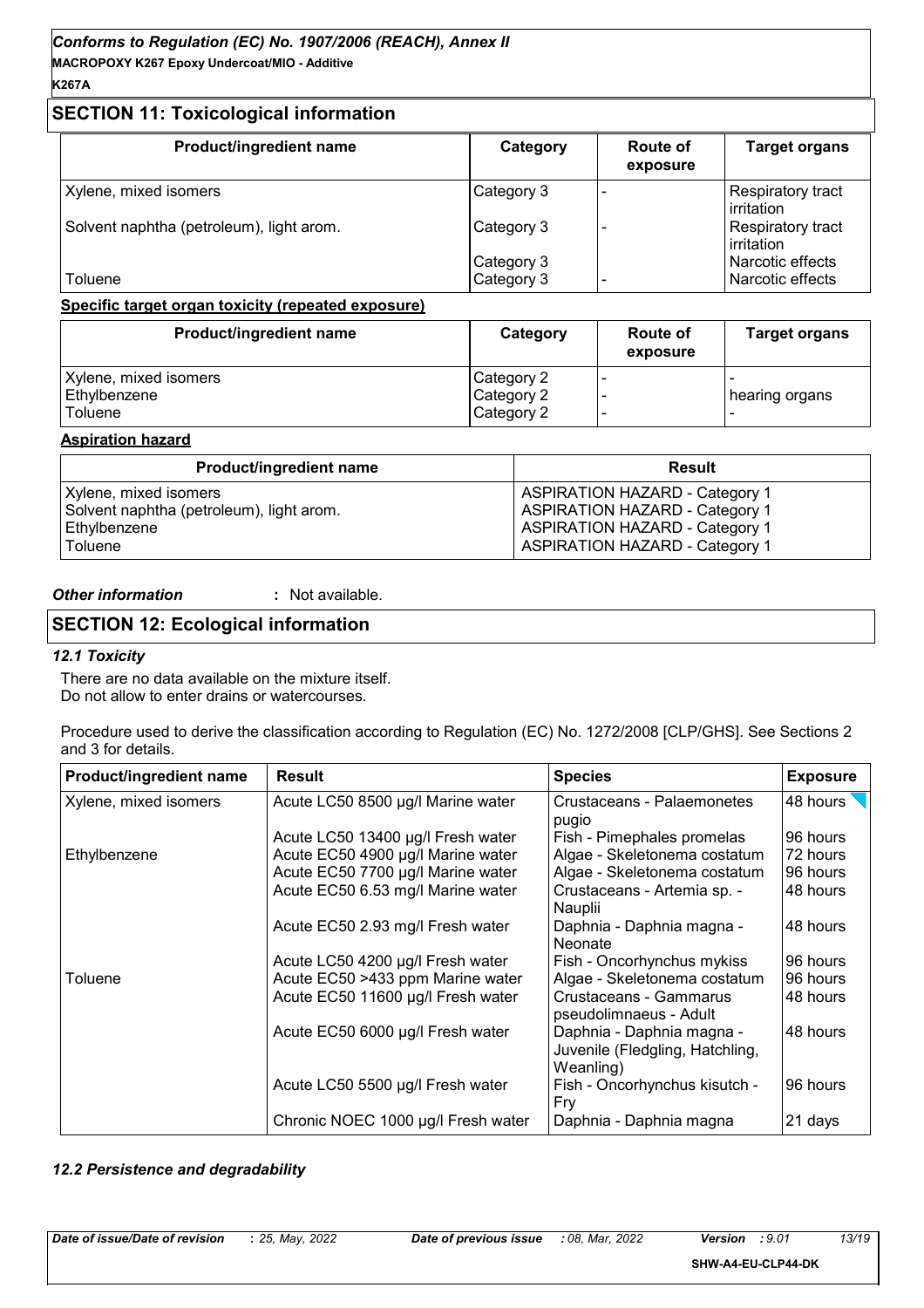# **SECTION 12: Ecological information**

| <b>Product/ingredient name</b> | Test | <b>Result</b> | <b>Dose</b> | l Inoculum |
|--------------------------------|------|---------------|-------------|------------|
| No data available              |      |               |             |            |

# *Conclusion/Summary* **:** Not available.

| <b>Product/ingredient name</b> | <b>Aquatic half-life</b> | Photolysis | <b>Biodegradability</b> |
|--------------------------------|--------------------------|------------|-------------------------|
| Xylene, mixed isomers          |                          |            | Readily                 |
| Ethylbenzene                   |                          |            | Readily                 |
| Toluene                        |                          |            | Readily                 |

#### *12.3 Bioaccumulative potential*

| <b>Product/ingredient name</b>   | ⊺LoɑP <sub>∾</sub> | <b>BCF</b>   | <b>Potential</b> |
|----------------------------------|--------------------|--------------|------------------|
| Xylene, mixed isomers            |                    | 18.1 to 25.9 | l low            |
| Solvent naphtha (petroleum),   - |                    | l10 to 2500  | high             |
| light arom.                      |                    |              |                  |
| Toluene                          |                    | 90           | l low            |

| 12.4 Mobility in soil                            |                  |
|--------------------------------------------------|------------------|
| <b>Soil/water partition</b><br>coefficient (Koc) | : Not available. |
| <b>Mobility</b>                                  | : Not available. |

# *12.5 Results of PBT and vPvB assessment*

This mixture does not contain any substances that are assessed to be a PBT or a vPvB.

| 12.6 Other adverse effects | : No known significant effects or critical hazards.                                                      |
|----------------------------|----------------------------------------------------------------------------------------------------------|
|                            | : Avoid dispersal of spilled material and runoff and contact with soil, waterways,<br>drains and sewers. |
|                            |                                                                                                          |

# **SECTION 13: Disposal considerations**

| 13.1 Waste treatment methods      |                                                                                                                                                                                                                                                                                                                                                                                                                                                                                                                                                      |
|-----------------------------------|------------------------------------------------------------------------------------------------------------------------------------------------------------------------------------------------------------------------------------------------------------------------------------------------------------------------------------------------------------------------------------------------------------------------------------------------------------------------------------------------------------------------------------------------------|
| <b>Product</b>                    |                                                                                                                                                                                                                                                                                                                                                                                                                                                                                                                                                      |
| <b>Methods of disposal</b>        | : The generation of waste should be avoided or minimized wherever possible.<br>Disposal of this product, solutions and any by-products should at all times comply<br>with the requirements of environmental protection and waste disposal legislation<br>and any regional local authority requirements. Dispose of surplus and non-<br>recyclable products via a licensed waste disposal contractor. Waste should not be<br>disposed of untreated to the sewer unless fully compliant with the requirements of<br>all authorities with jurisdiction. |
| Hazardous waste                   | : Yes.                                                                                                                                                                                                                                                                                                                                                                                                                                                                                                                                               |
| European waste<br>catalogue (EWC) | : waste paint and varnish containing organic solvents or other hazardous substances<br>08 01 11*                                                                                                                                                                                                                                                                                                                                                                                                                                                     |
| <b>Disposal considerations</b>    | : Do not allow to enter drains or watercourses.<br>Dispose of according to all federal, state and local applicable regulations.<br>If this product is mixed with other wastes, the original waste product code may no<br>longer apply and the appropriate code should be assigned.<br>For further information, contact your local waste authority.                                                                                                                                                                                                   |
| <b>Packaging</b>                  |                                                                                                                                                                                                                                                                                                                                                                                                                                                                                                                                                      |
| <b>Methods of disposal</b>        | : The generation of waste should be avoided or minimized wherever possible. Waste<br>packaging should be recycled. Incineration or landfill should only be considered<br>when recycling is not feasible.                                                                                                                                                                                                                                                                                                                                             |

| Date of issue/Date of revision | 25. Mav. 2022 | Date of previous issue | : 08. Mar. 2022 | Version<br>:9.01   | 14/19 |
|--------------------------------|---------------|------------------------|-----------------|--------------------|-------|
|                                |               |                        |                 | SHW-A4-EU-CLP44-DK |       |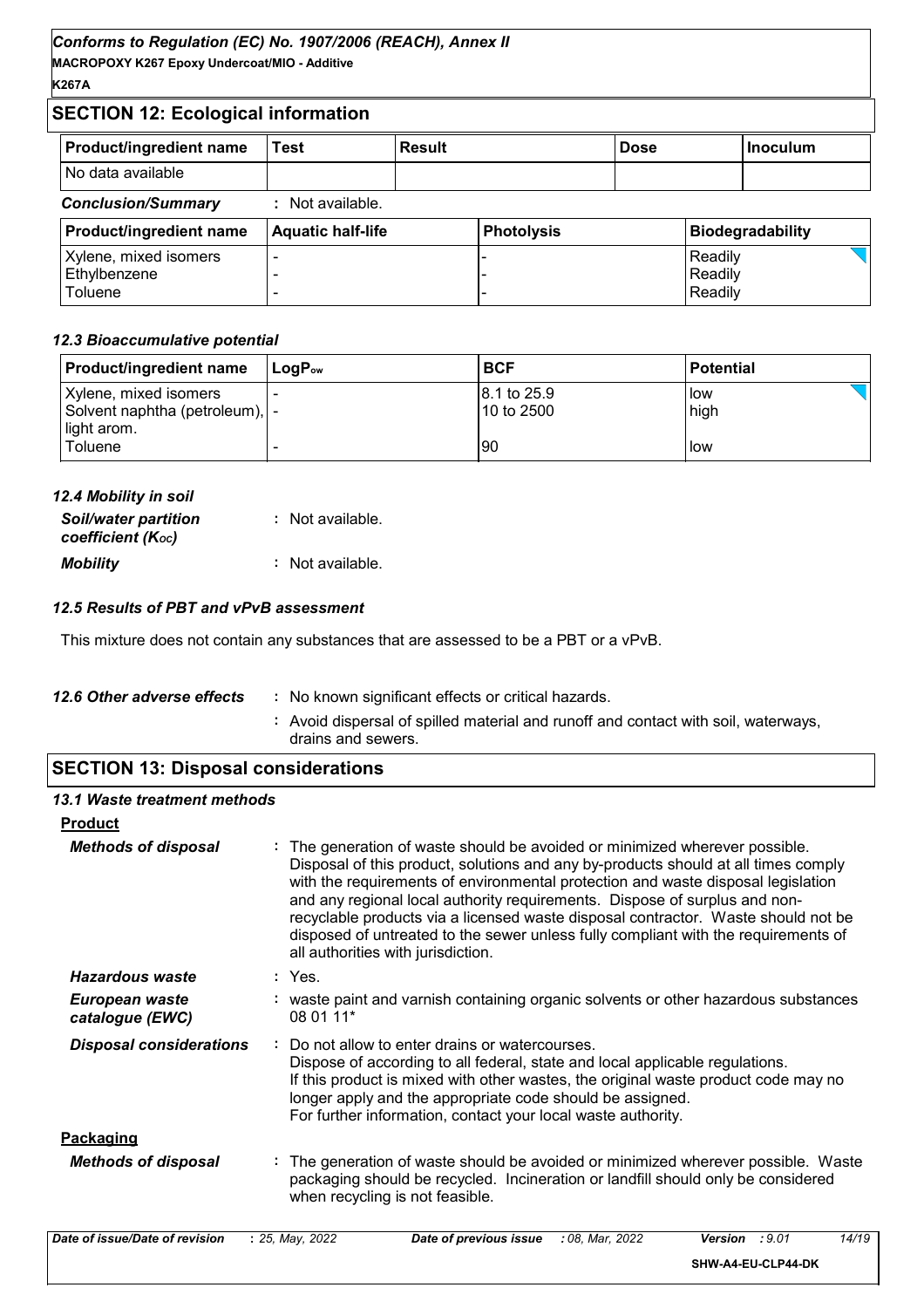# **SECTION 13: Disposal considerations**

| <b>Disposal considerations</b>    | : Using information provided in this safety data sheet, advice should be obtained from<br>the relevant waste authority on the classification of empty containers. Empty<br>containers must be scrapped or reconditioned. Dispose of containers contaminated<br>by the product in accordance with local or national legal provisions.                                                                                                                                                                                                                           |
|-----------------------------------|----------------------------------------------------------------------------------------------------------------------------------------------------------------------------------------------------------------------------------------------------------------------------------------------------------------------------------------------------------------------------------------------------------------------------------------------------------------------------------------------------------------------------------------------------------------|
| European waste<br>catalogue (EWC) | packaging containing residues of or contaminated by hazardous substances 1501<br>10*                                                                                                                                                                                                                                                                                                                                                                                                                                                                           |
| <b>Special precautions</b>        | : This material and its container must be disposed of in a safe way. Care should be<br>taken when handling emptied containers that have not been cleaned or rinsed out.<br>Empty containers or liners may retain some product residues. Vapor from product<br>residues may create a highly flammable or explosive atmosphere inside the<br>container. Do not cut, weld or grind used containers unless they have been cleaned<br>thoroughly internally. Avoid dispersal of spilled material and runoff and contact with<br>soil, waterways, drains and sewers. |

# **SECTION 14: Transport information**

|                                                 | <b>ADR/RID</b>                                                                                                                       | <b>IMDG</b>                                                                                                                             | <b>IATA</b>                                                                                                          |
|-------------------------------------------------|--------------------------------------------------------------------------------------------------------------------------------------|-----------------------------------------------------------------------------------------------------------------------------------------|----------------------------------------------------------------------------------------------------------------------|
| 14.1 UN number                                  | <b>UN3469</b>                                                                                                                        | <b>UN3469</b>                                                                                                                           | <b>UN3469</b>                                                                                                        |
| 14.2 UN proper<br>shipping name                 | PAINT RELATED MATERIAL,<br>FLAMMABLE, CORROSIVE                                                                                      | PAINT RELATED MATERIAL,<br>FLAMMABLE, CORROSIVE.<br>Marine pollutant<br>(Polyamidoamine, Light<br>Aromatic Hydrocarbons)                | PAINT RELATED MATERIAL,<br>FLAMMABLE, CORROSIVE                                                                      |
| 14.3 Transport<br>Hazard Class(es)/<br>Label(s) | 3(8)<br>$\bigstar$                                                                                                                   | 3(8)<br>$\mathbf{\mathbf{\mathbf{\mathbf{\mathbf{\mathbf{\mathbf{\mathbf{Y}}}}}}$                                                       | 3(8)                                                                                                                 |
| 14.4 Packing<br>group                           | III                                                                                                                                  | $\mathbf{III}$                                                                                                                          | III                                                                                                                  |
| 14.5<br><b>Environmental</b><br>hazards         | Yes.                                                                                                                                 | Yes.                                                                                                                                    | Yes. The environmentally<br>hazardous substance mark is<br>not required.                                             |
| <b>Additional</b><br>information                | The environmentally<br>hazardous substance mark is<br>not required when transported<br>in sizes of ≤5 L or ≤5 kg.<br>Tunnel code D/E | The marine pollutant mark is<br>not required when transported<br>in sizes of ≤5 L or ≤5 kg.<br><b>Emergency schedules F-E,</b><br>$S-C$ | The environmentally<br>hazardous substance mark<br>may appear if required by<br>other transportation<br>regulations. |

**14.6 Special precautions for : Transport within user's premises:** always transport in closed containers that are *user* upright and secure. Ensure that persons transporting the product know what to do in the event of an accident or spillage.

**:** Not applicable.

*14.7 Transport in bulk according to IMO instruments*

*Multi-modal shipping descriptions are provided for informational purposes and do not consider container sizes. The presence of a shipping description for a particular mode of transport (sea, air, etc.), does not indicate that the product is packaged suitably for that mode of transport. All packaging must be reviewed for suitability prior to shipment, and compliance with the applicable regulations is the sole responsibility of the person offering the product for transport. People loading and unloading dangerous goods must be trained on all of the risks deriving from the substances and on all actions in case of emergency situations.*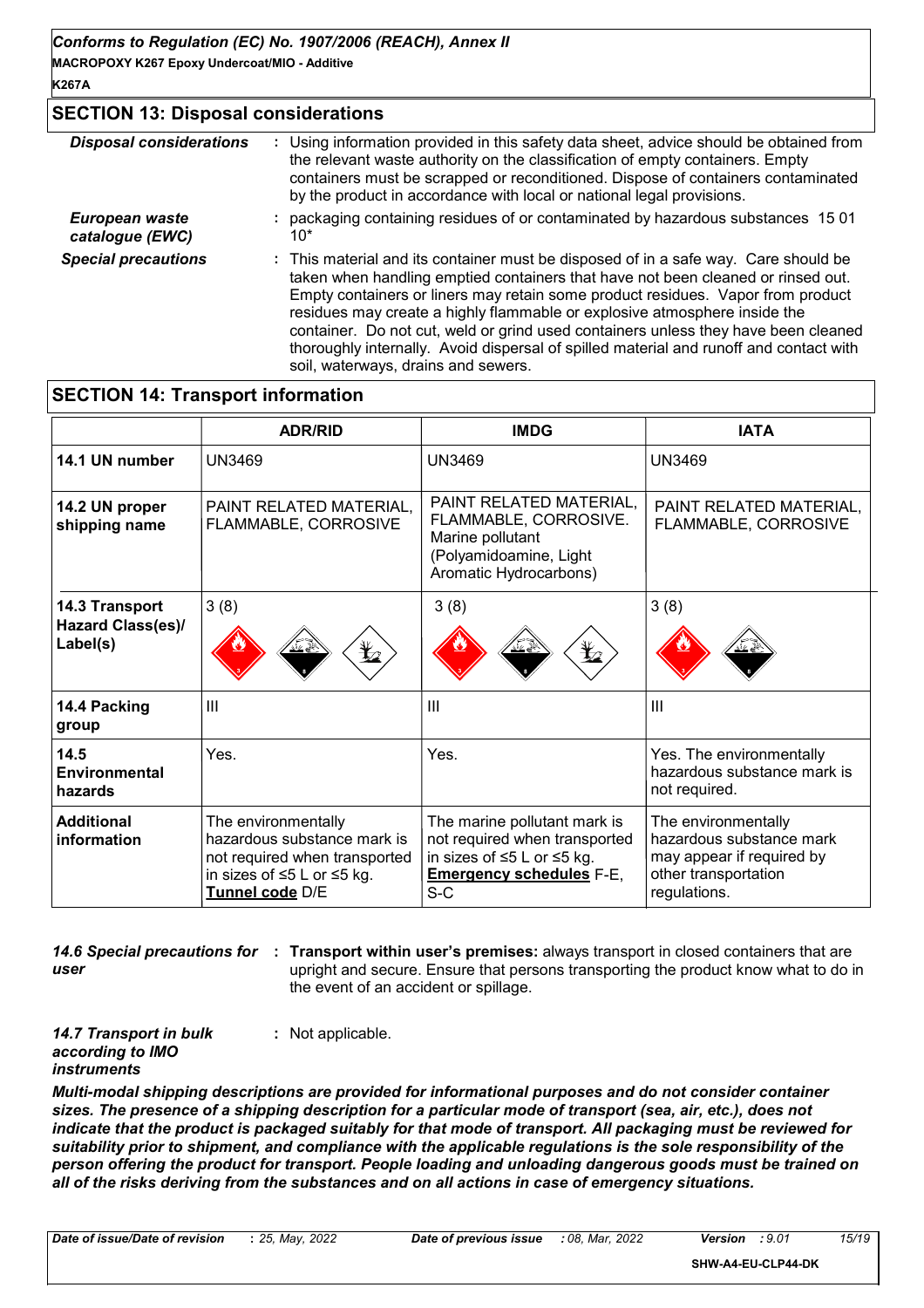# **SECTION 15: Regulatory information**

*15.1 Safety, health and environmental regulations/legislation specific for the substance or mixture* **EU Regulation (EC) No. 1907/2006 (REACH)**

#### **Annex XIV - List of substances subject to authorization**

#### **Annex XIV**

None of the components are listed.

**Other EU regulations Annex XVII - Restrictions :** Not applicable. **on the manufacture, placing on the market and use of certain dangerous substances, mixtures and articles**

*VOC content (2010/75/EU)* : 38.2 w/w **g/l** 354

#### *Seveso Directive*

This product may add to the calculation for determining whether a site is within the scope of the Seveso Directive on major accident hazards.

#### **National regulations**

| <b>Danish fire class</b><br><b>MAL-code 93</b><br><b>Protection based on MAL</b> | $:$ $  -1$<br>$: 5-3$<br>: According to the regulations on work involving coded products, the following<br>stipulations apply to the use of personal protective equipment:                                                                                                                                                                                                                                                    |
|----------------------------------------------------------------------------------|-------------------------------------------------------------------------------------------------------------------------------------------------------------------------------------------------------------------------------------------------------------------------------------------------------------------------------------------------------------------------------------------------------------------------------|
|                                                                                  | <b>General:</b> Gloves must be worn for all work that may result in soiling. Apron/<br>coveralls/protective clothing must be worn when soiling is so great that regular work<br>clothes do not adequately protect skin against contact with the product. A face<br>shield must be worn in work involving spattering if a full mask is not required. In this<br>case, other recommended use of eye protection is not required. |
|                                                                                  | In all spraying operations in which there is return spray, the following must be worn:<br>respiratory protection and arm protectors/apron/coveralls/protective clothing as<br>appropriate or as instructed.                                                                                                                                                                                                                   |
|                                                                                  | MAL-code: 5-3<br>Application: When spraying in new* booths if the operator is outside the spray<br>zone. During non-atomizing spraying in existing* facilities of the combined-cabin,<br>spray-cabin and spray-booth type where the operator is working inside the spray<br>zone. When using scraper or knife, brush, roller, etc. for pre- and post-treatments<br>outside a closed facility, spray booth or spray cabin.     |
|                                                                                  | - Air-supplied full mask must be worn.                                                                                                                                                                                                                                                                                                                                                                                        |
|                                                                                  | When using scraper or knife, brush, roller, etc. for pre- and post-treatments in<br>cabins or booths of the existing* facility type, if the operator is inside the spray zone.<br>During downtimes, cleaning and repair of closed facilities, spray booths or cabins, if<br>there is a risk of contact with wet paint or organic solvents.                                                                                    |
|                                                                                  | - Air-supplied full mask and coveralls must be worn.                                                                                                                                                                                                                                                                                                                                                                          |
|                                                                                  | When spraying in existing* spray booths, if the operator is outside the spray zone.                                                                                                                                                                                                                                                                                                                                           |
|                                                                                  | - Air-supplied full mask, arm protectors and apron must be worn.                                                                                                                                                                                                                                                                                                                                                              |
| Date of issue/Date of revision                                                   | : 25, May, 2022<br>: 08, Mar, 2022<br>16/19<br>Date of previous issue<br>Version : 9.01<br>SHW-A4-EU-CLP44-DK                                                                                                                                                                                                                                                                                                                 |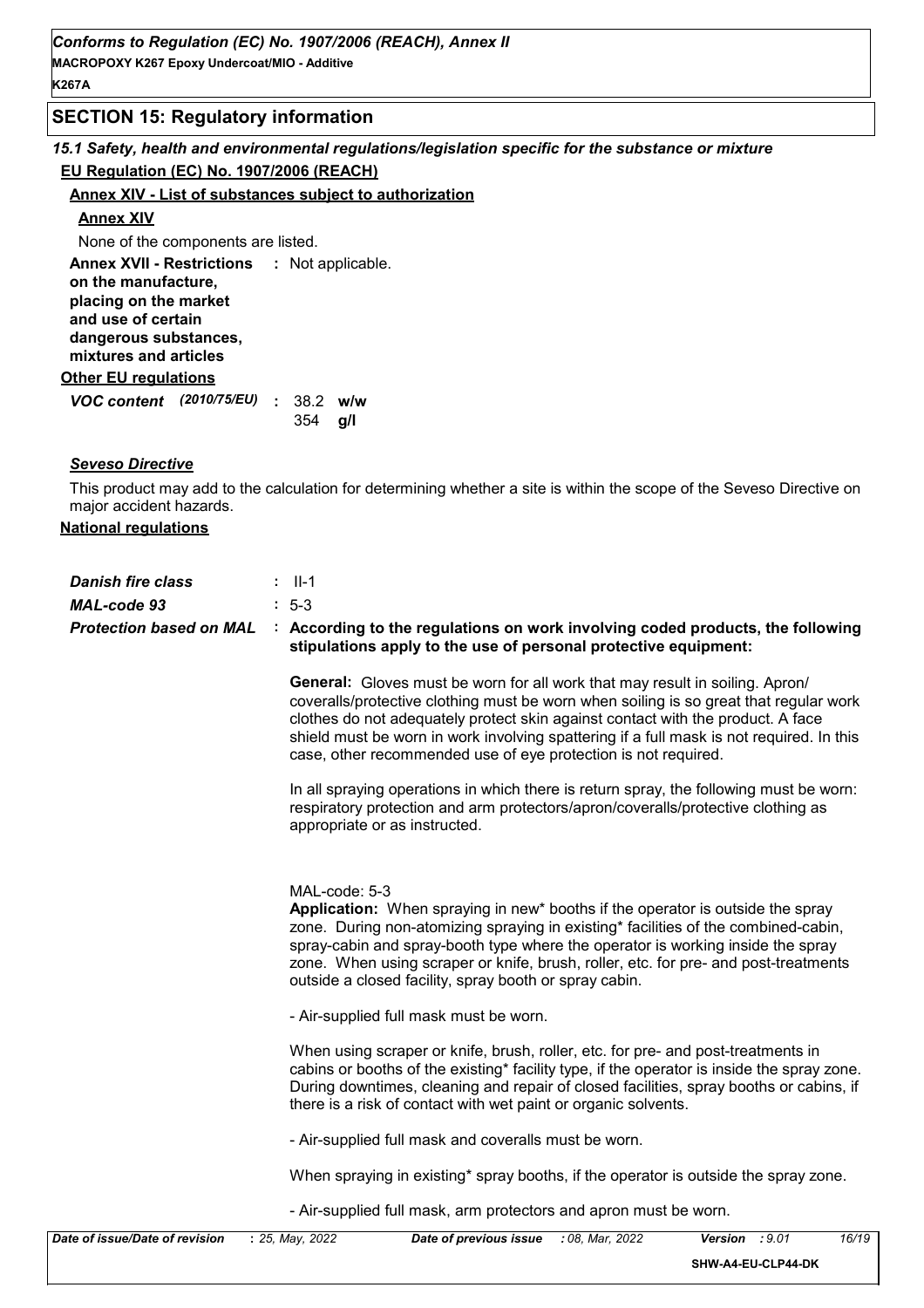# **SECTION 15: Regulatory information**

|                                                  | During all spraying where atomization occurs in cabins or spray booths where the<br>operator is inside the spray zone and during spraying outside a closed facility, cabin<br>or booth.                                                               |
|--------------------------------------------------|-------------------------------------------------------------------------------------------------------------------------------------------------------------------------------------------------------------------------------------------------------|
|                                                  | - Air-supplied full mask, coveralls and hood must be worn.                                                                                                                                                                                            |
|                                                  | <b>Drying:</b> Items for drying/drying ovens that are temporarily placed on such things as<br>rack trolleys, etc. must be equipped with a mechanical exhaust system to prevent<br>fumes from wet items from passing through workers' inhalation zone. |
|                                                  | <b>Polishing:</b> When polishing treated surfaces, a mask with dust filter must be worn.<br>When machine grinding, eye protection must be worn. Work gloves must always be<br>worn.                                                                   |
|                                                  | <b>Caution</b> The regulations contain other stipulations in addition to the above.                                                                                                                                                                   |
|                                                  | *See Regulations.                                                                                                                                                                                                                                     |
| <b>Restrictions on use</b>                       | : Not to be used by professional users below 18 years of age. See the National<br>Working Environment Authorities Executive Order regarding Young People At Work.                                                                                     |
| <b>15.2 Chemical Safety</b><br><b>Assessment</b> | : No Chemical Safety Assessment has been carried out.                                                                                                                                                                                                 |

# **SECTION 16: Other information**

 $\nabla$  Indicates information that has changed from previously issued version.

| <b>Abbreviations and</b><br>acronyms              | $:$ ATE = Acute Toxicity Estimate<br>CLP = Classification, Labelling and Packaging Regulation [Regulation (EC) No.<br>1272/2008]<br>DMEL = Derived Minimal Effect Level<br>DNEL = Derived No Effect Level<br>EUH statement = CLP-specific Hazard statement<br>PBT = Persistent, Bioaccumulative and Toxic<br>PNEC = Predicted No Effect Concentration<br><b>RRN = REACH Registration Number</b><br>vPvB = Very Persistent and Very Bioaccumulative<br>$N/A = Not available$                                                                                                                |
|---------------------------------------------------|--------------------------------------------------------------------------------------------------------------------------------------------------------------------------------------------------------------------------------------------------------------------------------------------------------------------------------------------------------------------------------------------------------------------------------------------------------------------------------------------------------------------------------------------------------------------------------------------|
| Key literature references<br>and sources for data | : Regulation (EC) No. 1272/2008 [CLP]<br>ADR = The European Agreement concerning the International Carriage of<br>Dangerous Goods by Road<br>IATA = International Air Transport Association<br><b>IMDG = International Maritime Dangerous Goods</b><br>Conforms to Regulation (EC) No. 1907/2006 (REACH), Annex II, as amended by<br>Commission Regulation (EU) 2015/830<br>Directive 2012/18/EU, and relative amendments & additions<br>Directive 2008/98/EC, and relative amendments & additions<br>Directive 2009/161/EU, and relative amendments & additions<br><b>CEPE Guidelines</b> |

#### **Procedure used to derive the classification according to Regulation (EC) No. 1272/2008 [CLP/GHS]**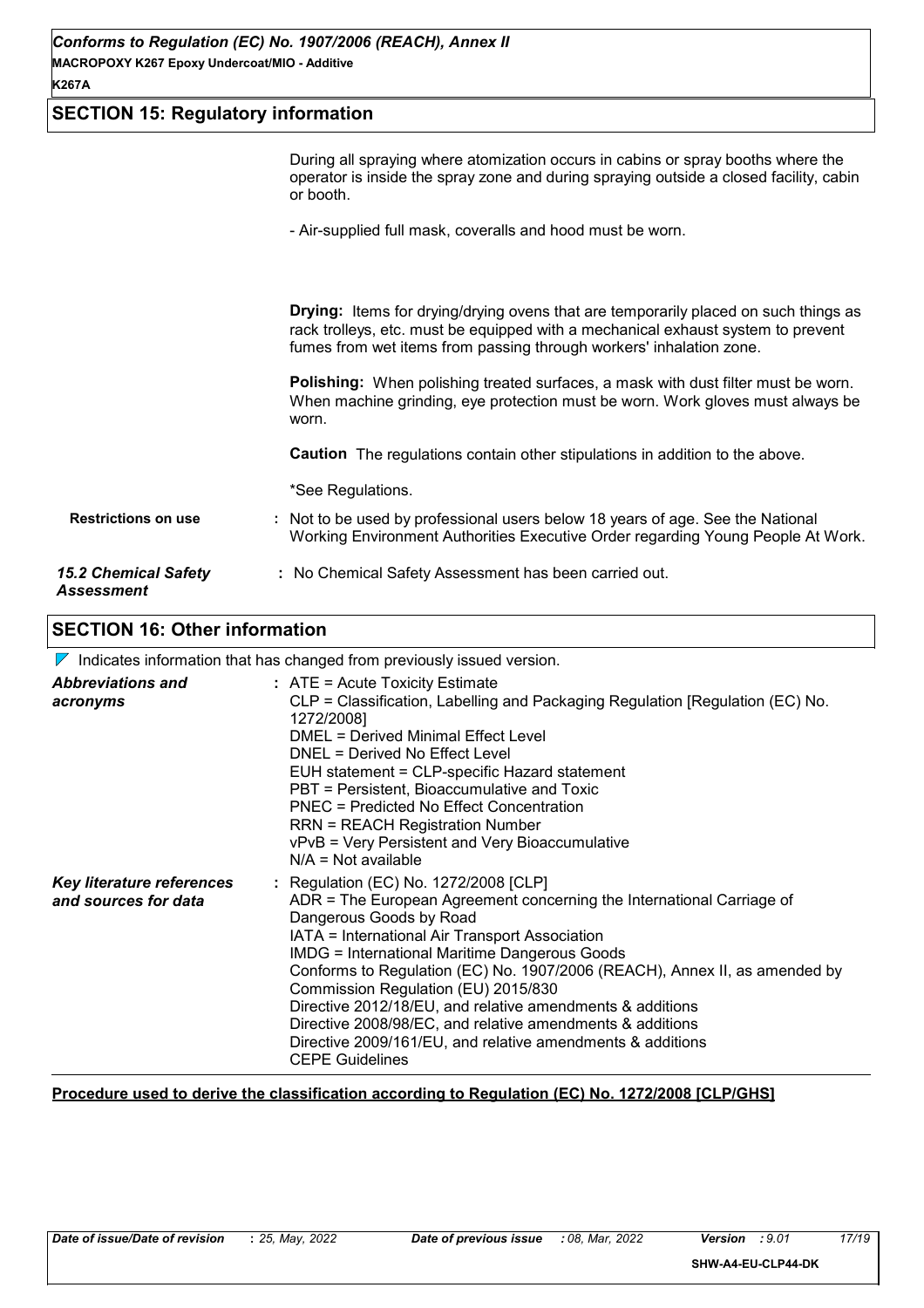| <b>SECTION 16: Other information</b>                                                                                                                                                    |                                                                                                                                                                                                                                                                                                                                                                                                                                                                                                                                                                                                                                                                                                                                                                                                                                                                                                                                                                       |
|-----------------------------------------------------------------------------------------------------------------------------------------------------------------------------------------|-----------------------------------------------------------------------------------------------------------------------------------------------------------------------------------------------------------------------------------------------------------------------------------------------------------------------------------------------------------------------------------------------------------------------------------------------------------------------------------------------------------------------------------------------------------------------------------------------------------------------------------------------------------------------------------------------------------------------------------------------------------------------------------------------------------------------------------------------------------------------------------------------------------------------------------------------------------------------|
|                                                                                                                                                                                         | <b>Classification</b><br><b>Justification</b>                                                                                                                                                                                                                                                                                                                                                                                                                                                                                                                                                                                                                                                                                                                                                                                                                                                                                                                         |
| Flam. Liq. 3, H226<br>Skin Corr. 1C, H314<br>Eye Dam. 1, H318<br>Skin Sens. 1, H317<br><b>STOT SE 3, H335</b><br><b>STOT RE 2, H373</b><br>Asp. Tox. 1, H304<br>Aquatic Chronic 2, H411 | On basis of test data<br>Calculation method<br>Calculation method<br>Calculation method<br>Calculation method<br>Calculation method<br>Calculation method<br>Calculation method                                                                                                                                                                                                                                                                                                                                                                                                                                                                                                                                                                                                                                                                                                                                                                                       |
| <b>Full text of abbreviated H</b><br><b>statements</b>                                                                                                                                  | : H225<br>Highly flammable liquid and vapor.<br>H <sub>226</sub><br>Flammable liquid and vapor.<br>H302<br>Harmful if swallowed.<br>H304<br>May be fatal if swallowed and enters airways.<br>H312<br>Harmful in contact with skin.<br>H314<br>Causes severe skin burns and eye damage.<br>H315<br>Causes skin irritation.<br>H317<br>May cause an allergic skin reaction.<br>H318<br>Causes serious eye damage.<br>H319<br>Causes serious eye irritation.<br>H332<br>Harmful if inhaled.<br>H335<br>May cause respiratory irritation.<br>H336<br>May cause drowsiness or dizziness.<br>H361d<br>Suspected of damaging the unborn child.<br>H373<br>May cause damage to organs through prolonged or repeated<br>exposure.<br>H411<br>Toxic to aquatic life with long lasting effects.<br>H412<br>Harmful to aquatic life with long lasting effects.<br><b>EUH066</b><br>Repeated exposure may cause skin dryness or cracking.                                          |
| <b>Full text of classifications</b><br>[CLP/GHS]                                                                                                                                        | $:$ Acute Tox. 4<br><b>ACUTE TOXICITY - Category 4</b><br><b>Aquatic Chronic 2</b><br>AQUATIC HAZARD (LONG-TERM) - Category 2<br>AQUATIC HAZARD (LONG-TERM) - Category 3<br>Aquatic Chronic 3<br><b>ASPIRATION HAZARD - Category 1</b><br>Asp. Tox. 1<br>Eye Dam. 1<br>SERIOUS EYE DAMAGE/ EYE IRRITATION - Category 1<br>Eye Irrit. 2<br>SERIOUS EYE DAMAGE/ EYE IRRITATION - Category 2<br>Flam. Liq. 2<br><b>FLAMMABLE LIQUIDS - Category 2</b><br>FLAMMABLE LIQUIDS - Category 3<br>Flam. Liq. 3<br><b>TOXIC TO REPRODUCTION - Category 2</b><br>Repr. 2<br>Skin Corr. 1B<br>SKIN CORROSION/IRRITATION - Category 1B<br>Skin Corr. 1C<br>SKIN CORROSION/IRRITATION - Category 1C<br>Skin Irrit. 2<br>SKIN CORROSION/IRRITATION - Category 2<br>Skin Sens. 1<br>SKIN SENSITIZATION - Category 1<br>STOT RE 2<br>SPECIFIC TARGET ORGAN TOXICITY (REPEATED<br>EXPOSURE) - Category 2<br>STOT SE3<br>SPECIFIC TARGET ORGAN TOXICITY (SINGLE<br>EXPOSURE) - Category 3 |
| <b>Date of printing</b>                                                                                                                                                                 | : 25, May, 2022.                                                                                                                                                                                                                                                                                                                                                                                                                                                                                                                                                                                                                                                                                                                                                                                                                                                                                                                                                      |
| Date of issue/Date of<br>revision                                                                                                                                                       | : 25, May, 2022                                                                                                                                                                                                                                                                                                                                                                                                                                                                                                                                                                                                                                                                                                                                                                                                                                                                                                                                                       |
| Date of previous issue                                                                                                                                                                  | : 08, Mar, 2022                                                                                                                                                                                                                                                                                                                                                                                                                                                                                                                                                                                                                                                                                                                                                                                                                                                                                                                                                       |
|                                                                                                                                                                                         | : If there is no previous validation date please contact your supplier for more<br>information.                                                                                                                                                                                                                                                                                                                                                                                                                                                                                                                                                                                                                                                                                                                                                                                                                                                                       |
| <b>Version</b>                                                                                                                                                                          | : 9.01                                                                                                                                                                                                                                                                                                                                                                                                                                                                                                                                                                                                                                                                                                                                                                                                                                                                                                                                                                |
| <b>Notice to reader</b>                                                                                                                                                                 |                                                                                                                                                                                                                                                                                                                                                                                                                                                                                                                                                                                                                                                                                                                                                                                                                                                                                                                                                                       |